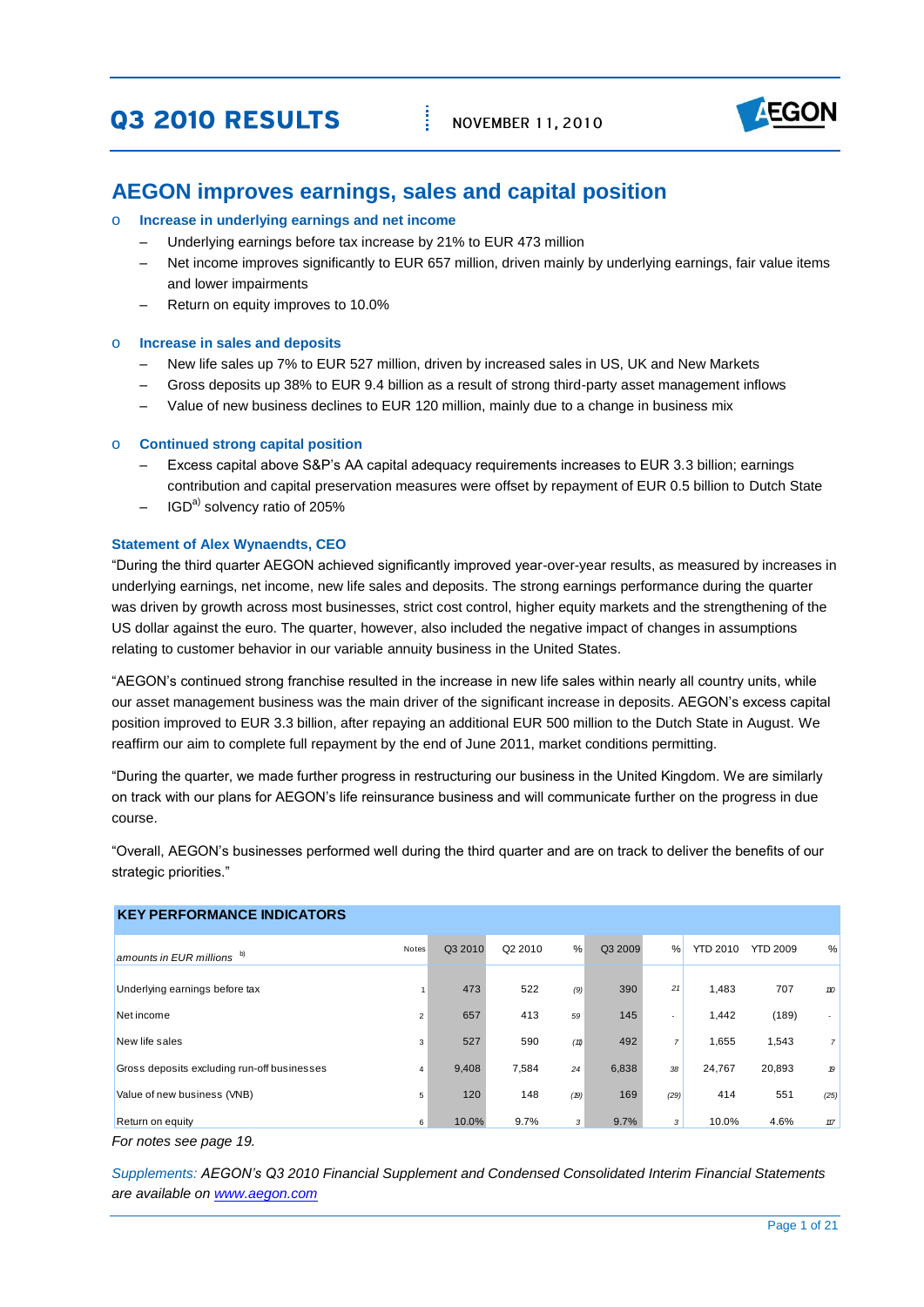

# STRATEGIC HIGHI IGHTS

- o **First steps taken in restructuring UK business in order to achieve targeted cost reduction**
- o **European Commission approves 2008 Dutch State support**

AEGON's ambition is to become a leader in all its chosen markets by 2015. This means becoming the most recommended life and pensions provider among customers, the preferred partner among distributors and the employer of choice among both current and prospective employees.

Achieving this ambition is based on three strategic priorities: to reallocate capital to areas that offer strong growth prospects and higher returns, to increase returns from the company's existing businesses and to optimize ONE AEGON by increasing efficiency and making better use of the company's global resources.

#### **AEGON's AMBITION**

To be a leader in *all* our chosen markets by 2015

#### **AEGON'S STRATEGIC PRIORITIES**

- o Reallocate capital
- o Increase returns
- o Optimize ONE AEGON
- …resulting in sustainable, profitable growth.

#### **Reallocate capital**

AEGON has taken steps to sharpen its focus on the company's three core businesses: life insurance, pensions and asset management. AEGON also intends to achieve a greater geographical balance by reallocating capital to the growth markets of Central & Eastern Europe, Asia and Latin America. As part of this approach, AEGON continuously assesses its businesses to ensure they meet the company's requirements in terms of earnings growth, cash flow generation, return on capital and customer life cycle needs. Currently, AEGON is in the process of exploring strategic options for Transamerica Reinsurance, the company's international life

reinsurance activities, including finding a suitable buyer. At this stage, AEGON is not in a position to provide further details.

#### *Improve risk profile*

AEGON has recently further increased equity hedging on its GMIB back-book of variable annuities in the United States by extending its current macro equity hedge program. As a result, AEGON has now covered approximately 80% of the equity exposure from its back-book of GMIB variable annuity guarantees. The company expects to fully equity hedge this back-book by the end of 2012.

#### **Increase returns**

In all of its businesses worldwide, AEGON's aim is to increase returns by increasing efficiency and delivering operational excellence. This will be achieved by further reducing costs while investing in core capabilities and improving service levels to ensure continued customer loyalty.

In the United Kingdom, AEGON is taking significant steps to improve its return on capital. AEGON is targeting to reduce cost by 25% in its UK life and pensions operations by the end of 2011, and is directing more resources to the key growth At-Retirement and Workplace Savings markets, where AEGON has leading positions. As part of this process, AEGON has restructured its UK's sales division, has sold its third party pension administration business and is closing its employee benefits software business.

#### **Approval European Commission**

In August, AEGON received final approval from the European Commission regarding the capital support obtained from the Dutch State in December 2008 at the height of the financial crisis. AEGON has repaid a further EUR 500 million to the Dutch State and aims to repay the remaining EUR 1.5 billion by the end of June 2011, market conditions permitting.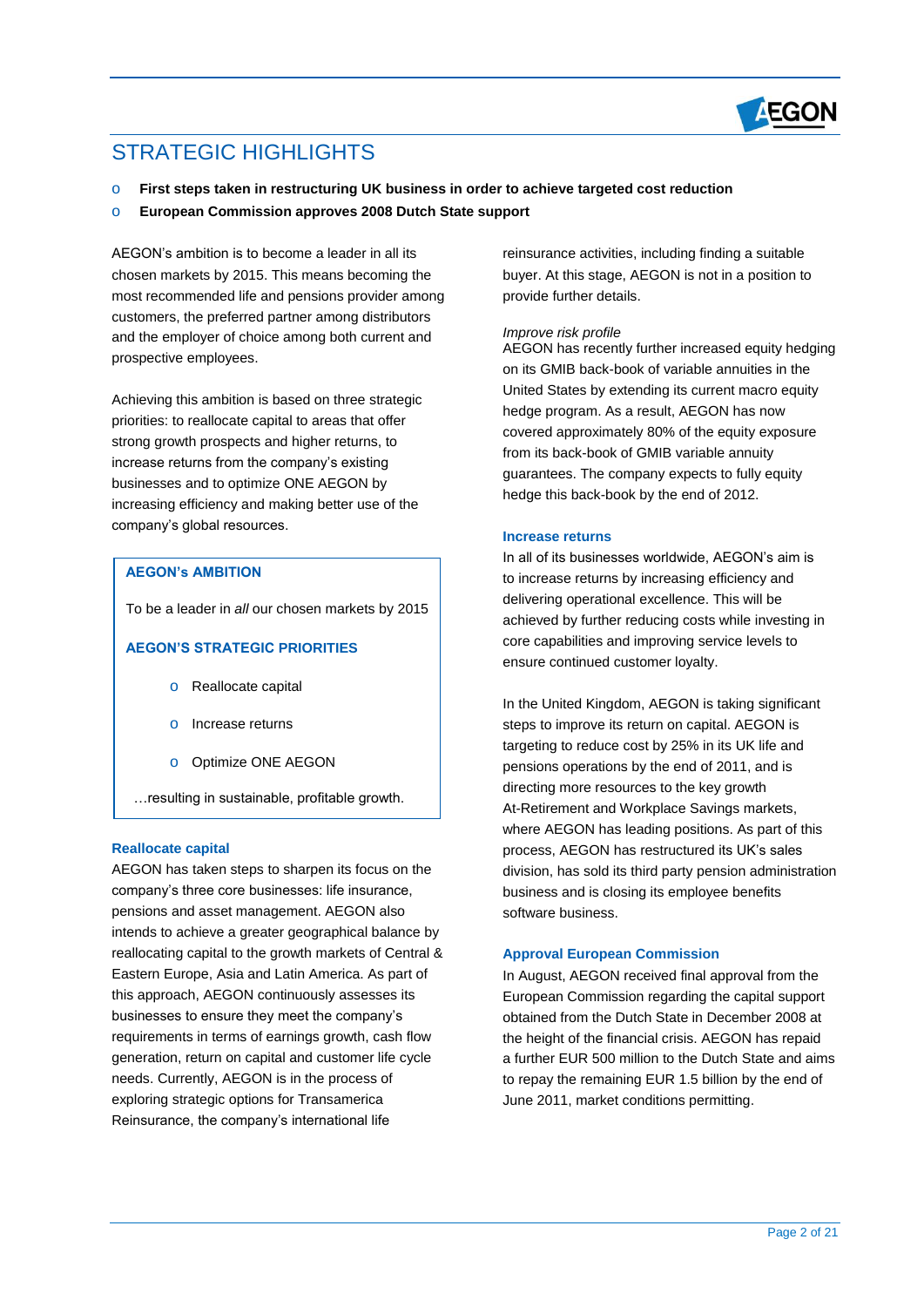

### **FINANCIAL OVERVIEW**

| <b>EUR</b> millions                                  | Q3 2010        | Q2 2010 | %                        | Q3 2009 | %                                                                                                              | <b>YTD 2010</b> | <b>YTD 2009</b> | %                           |
|------------------------------------------------------|----------------|---------|--------------------------|---------|----------------------------------------------------------------------------------------------------------------|-----------------|-----------------|-----------------------------|
|                                                      |                |         |                          |         |                                                                                                                |                 |                 |                             |
| Underlying earnings before tax                       |                |         |                          |         |                                                                                                                |                 |                 |                             |
| Americas                                             | 376            | 437     | (14)                     | 324     | 16                                                                                                             | 1,192           | 467             | 155                         |
| The Netherlands                                      | 97             | 97      | Ĭ.                       | 102     | (5)                                                                                                            | 298             | 303             | (2)                         |
| United Kingdom                                       | 28             | 22      | 27                       | (9)     |                                                                                                                | 78              | 19              |                             |
| New markets                                          | 55             | 40      | 38                       | 42      | 31                                                                                                             | 141             | 122             | 16                          |
| Holding and other                                    | (83)           | (74)    | (2)                      | (69)    | (20)                                                                                                           | (226)           | (204)           | (11)                        |
| Underlying earnings before tax                       | 473            | 522     | (9)                      | 390     | 21                                                                                                             | 1,483           | 707             | 110                         |
|                                                      |                |         |                          |         |                                                                                                                |                 |                 |                             |
| Fair value items                                     | 204            | 3       | $\overline{\phantom{a}}$ | (196)   | $\overline{\phantom{a}}$                                                                                       | 191             | (380)           | ٠                           |
| Realized gains / (losses) on investments             | 129            | 148     | (13)                     | 38      |                                                                                                                | 403             | 203             | 99                          |
| Impairment charges                                   | (92)           | (77)    | (19)                     | (286)   | 68                                                                                                             | (319)           | (1,065)         | $70\,$                      |
| Other income / (charges)                             | (14)           | (60)    | 77                       | 48      |                                                                                                                | (51)            | (328)           | 84                          |
| Run-off businesses                                   | (28)           | (49)    | 43                       | (34)    | 18                                                                                                             | (137)           | 34              | $\overline{a}$              |
| Income before tax                                    | 672            | 487     | 38                       | (40)    | $\overline{a}$                                                                                                 | 1,570           | (829)           |                             |
| Income tax                                           | (15)           | (74)    | 80                       | 185     |                                                                                                                | (128)           | 640             |                             |
| Net income                                           | 657            | 413     | 59                       | 145     | $\overline{\phantom{a}}$                                                                                       | 1,442           | (189)           |                             |
|                                                      |                |         |                          |         |                                                                                                                |                 |                 |                             |
| Net income / (loss) attributable to:                 |                |         |                          |         |                                                                                                                |                 |                 |                             |
| Equity holders of AEGON N.V.                         | 657            | 413     | 59                       | 145     |                                                                                                                | 1,441           | (189)           |                             |
| Minority interest                                    |                |         |                          |         |                                                                                                                | $\mathbf{1}$    |                 |                             |
|                                                      |                |         |                          |         |                                                                                                                |                 |                 |                             |
| Net underlying earnings                              | 395            | 390     |                          | 348     |                                                                                                                | 1,166           | 615             |                             |
|                                                      |                |         | 1                        |         | 14                                                                                                             |                 |                 | 90                          |
| Commissions and expenses                             |                |         |                          |         |                                                                                                                |                 |                 |                             |
|                                                      | 1,525          | 1,375   | $11\,$                   | 1,489   | $\overline{c}$                                                                                                 | 4,486           | 4,639           | (3)                         |
| of which operating expenses                          | 835            | 841     | (1)                      | 784     | $\overline{7}$                                                                                                 | 2,488           | 2,451           | $\boldsymbol{2}$            |
|                                                      |                |         |                          |         |                                                                                                                |                 |                 |                             |
| New life sales                                       |                |         |                          |         |                                                                                                                |                 |                 |                             |
| Life single premiums                                 | 1,656          | 1,923   | (14)                     | 1,674   | (1)                                                                                                            | 5,509           | 5,045           | 9                           |
| Life recurring premiums annualized                   | 361            | 398     | (9)                      | 323     | $\mathcal{D}% _{T}=\mathcal{D}_{T}\!\left( a,b\right) ,\ \mathcal{D}_{T}=\mathcal{D}_{T}\!\left( a,b\right) ,$ | 1,104           | 1,038           | 6                           |
| Total recurring plus 1/10 single                     | 527            | 590     | (11)                     | 492     | $\overline{7}$                                                                                                 | 1,655           | 1,543           | $\overline{7}$              |
|                                                      |                |         |                          |         |                                                                                                                |                 |                 |                             |
| New life sales                                       |                |         |                          |         |                                                                                                                |                 |                 |                             |
| Americas                                             | 171            | 167     | $\overline{c}$           | 145     | 18                                                                                                             | 483             | 423             | 14                          |
| The Netherlands                                      | 32             | 41      | (22)                     | 52      | (38)                                                                                                           | 135             | 146             | (8)                         |
| United Kingdom                                       | 264            | 308     | (14)                     | 245     | 8                                                                                                              | 837             | 763             | 10                          |
| New markets                                          | 60             | 74      | (19)                     | 50      | 20                                                                                                             | 200             | 211             | (5)                         |
| Total recurring plus 1/10 single                     | 527            | 590     | (11)                     | 492     | $\overline{7}$                                                                                                 | 1,655           | 1,543           | $\overline{7}$              |
|                                                      |                |         |                          |         |                                                                                                                |                 |                 |                             |
| New premium production accident and health insurance | 146            | 148     | (1)                      | 126     | 16                                                                                                             | 442             | 436             | $\mathbf{1}$                |
| New premium production general insurance             | 14             | 15      | (7)                      | 12      | $\sqrt{n}$                                                                                                     | 43              | 35              | 23                          |
|                                                      |                |         |                          |         |                                                                                                                |                 |                 |                             |
| Gross deposits (on and off balance)                  |                |         |                          |         |                                                                                                                |                 |                 |                             |
| Americas                                             | 4,706          | 5,154   | (9)                      | 4,138   | 14                                                                                                             | 15,263          | 14,784          | 3                           |
| The Netherlands                                      | 525            | 624     | (16)                     | 1,145   | (54)                                                                                                           | 1,892           | 2,327           | (19)                        |
| United Kingdom                                       | 16             | 19      | (16)                     | 29      | (45)                                                                                                           | 71              | 142             | (50)                        |
| New markets                                          | 4,161          | 1,787   | 133                      | 1,526   | 173                                                                                                            | 7,541           | 3,640           | 107                         |
| Total gross deposits excluding run-off businesses    | 9,408          | 7,584   | 24                       | 6,838   | 38                                                                                                             | 24,767          | 20,893          | 19                          |
| Run-off businesses                                   |                |         |                          | 51      |                                                                                                                |                 | 934             |                             |
| <b>Total gross deposits</b>                          | 9,408          | 7,584   | 24                       | 6,889   | 37                                                                                                             | 24,767          | 21,827          | 13                          |
|                                                      |                |         |                          |         |                                                                                                                |                 |                 |                             |
| Net deposits (on and off balance)                    |                |         |                          |         |                                                                                                                |                 |                 |                             |
| Americas                                             | 535            | 746     | (28)                     | 553     | (3)                                                                                                            | 1,805           | 3,384           | (47)                        |
| The Netherlands                                      | (83)           | 55      | $\overline{\phantom{a}}$ | 355     |                                                                                                                | 39              | 580             | (93)                        |
| United Kingdom                                       | $\overline{2}$ | 10      | (80)                     | 21      | (90)                                                                                                           | 41              | 122             | (66)                        |
| New markets                                          | 3,293          | 187     |                          | 753     |                                                                                                                | 3,601           | 268             |                             |
| Total net deposits excluding run-off businesses      | 3,747          | 998     | $\overline{\phantom{a}}$ | 1,682   | 123                                                                                                            | 5,486           | 4,354           | 26                          |
| Run-off businesses                                   | (1,081)        | (1,837) | 41                       | (3,272) | 67                                                                                                             | (5, 117)        | (7,598)         | 33                          |
| <b>Total net deposits</b>                            | 2,666          | (839)   | $\overline{\phantom{a}}$ | (1,590) | $\blacksquare$                                                                                                 | 369             | (3,244)         | $\mathcal{L}_{\mathcal{A}}$ |
|                                                      |                |         |                          |         |                                                                                                                |                 |                 |                             |

|                                             | Sept. 30, | June 30, |     |
|---------------------------------------------|-----------|----------|-----|
|                                             | 2010      | 2010     | %   |
| Revenue-generating investments (total)      | 404.894   | 408.589  | (1) |
| Investments general account                 | 145.625   | 151.394  | (4) |
| Investments for account of policyholders    | 140.438   | 139.717  | 1   |
| Off balance sheet investments third parties | 118.831   | 117.478  | 1   |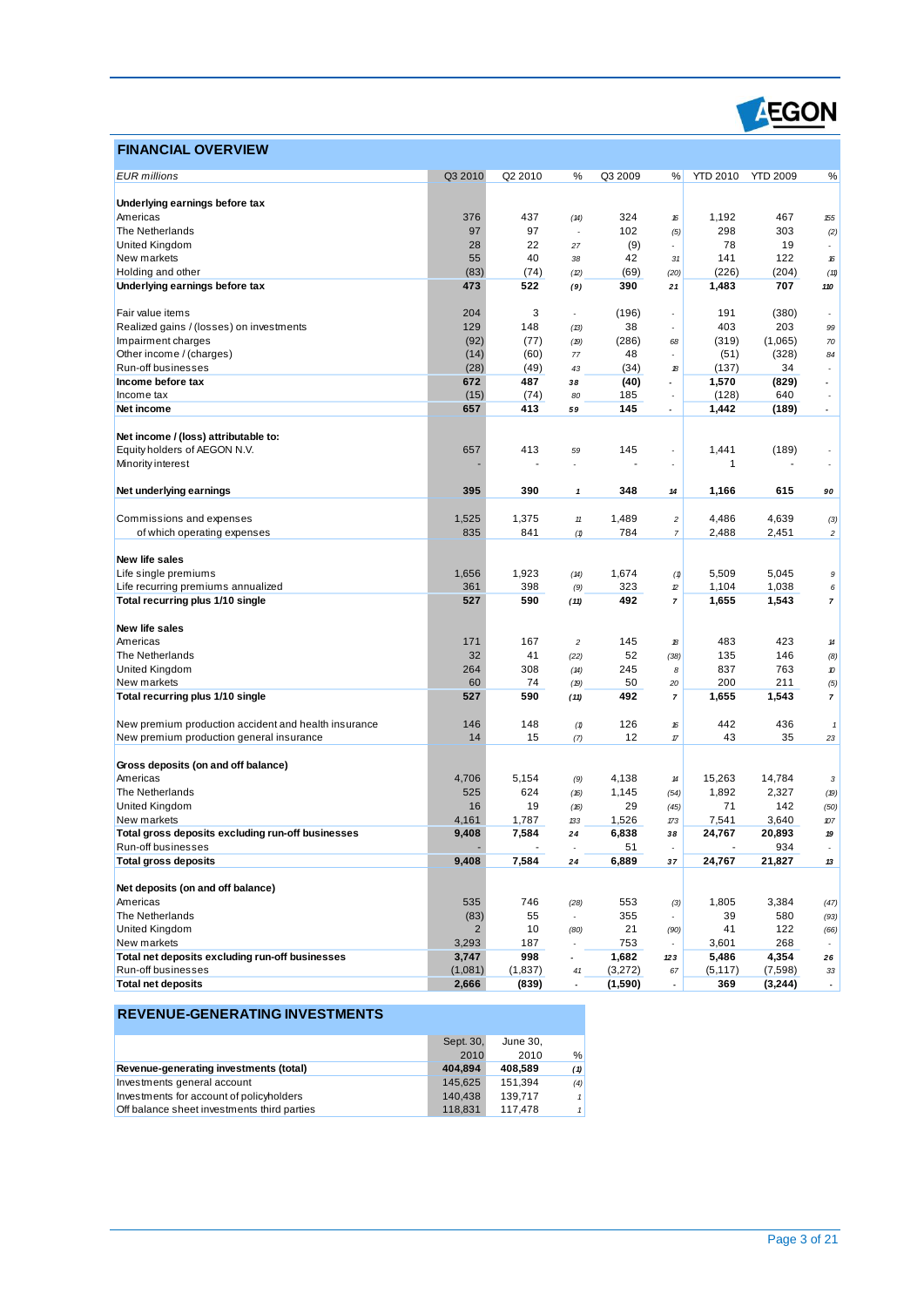

## OPERATIONAL HIGHLIGHTS

#### **Underlying earnings before tax**

AEGON's underlying earnings increased to EUR 473 million in the third quarter, a significant improvement compared with the same period last year. This increase in earnings was mainly the result of growth in most businesses, strict cost control, higher equity markets and strengthening of the US dollar against the euro.

In the Americas, underlying earnings rose to EUR 376 million, primarily the result of higher fee and investment income, partly offset by charges of EUR 59 million related to changes in policyholder behavior assumptions. Underlying earnings in the Netherlands remained strong at EUR 97 million. In the United Kingdom, underlying earnings increased to EUR 28 million as earnings for the same period last year were affected by an exceptional charge of EUR 43 million related to a program to improve the consistency of customer records. Underlying earnings from New Markets increased to EUR 55 million as the contribution of AEGON Asset Management and associates was only partly offset by higher non-life claims in Central & Eastern Europe and continued investments in growth of the business in Asia. Higher funding costs and increased expenses resulted in EUR 83 million of expenses in the third quarter of 2010 for the holding company.

#### **Net income**

Net income increased significantly to EUR 657 million. This was primarily the result of higher underlying earnings, a positive contribution from fair value items, higher realized gains on investments and lower impairments.

#### **Fair value items**

In the third quarter, results from fair value items amounted to EUR 204 million. In the Americas, fair value items were positively impacted by lower implied volatility and favorable equity markets in the third quarter. In addition, the net hedge result was small, as hedge results from AEGON's macro equity hedge program were more than offset by the effect of favorable equity markets on guarantees. In the Netherlands, the positive contribution was the result mainly of an increase in the fair value of guarantees, net of related hedges.

A narrowing of AEGON's own credit spread, in addition to negative fair value movements in derivatives, resulted in a loss of EUR 60 million for the holding company.

#### **Realized gains on investments**

In the third quarter, realized gains on investments amounted to EUR 129 million. In the United States, gains were mainly related to normal trading in corporate investment grade bonds, while in the Netherlands gains were primarily due to sales of high yield and emerging market debt.

#### **Impairment charges**

Net impairments for the quarter amounted to EUR 92 million and were mostly linked to US housing related securities. Compared with the previous quarter, gross impairments remained at the same level, while recoveries declined.

#### **Other charges**

Other charges of EUR 14 million included EUR 12 million related to restructuring in the United Kingdom.

#### **Run-off businesses**

AEGON's run-off businesses in the Americas recorded a loss in the third quarter of EUR 28 million, an improvement over recent quarters.

#### **Income tax**

Tax charges for the quarter amounted to EUR 15 million. These charges included EUR 46 million in tax benefits related to cross-border intercompany reinsurance transactions between the United States and Ireland and tax benefits of EUR 98 million resulting from the utilization of tax losses for which previously no deferred tax asset was recognized. In the United Kingdom, tax credits of EUR 29 million related to a reduction of the corporate tax rate from 28% to 27% effective from April 1, 2011 with consequential impact on deferred taxes.

#### **Operating expenses**

Operating expenses increased 7% to EUR 835 million due to a strengthening of the US dollar and pound sterling against the euro. At constant currencies, however, operating expenses declined 1% as result of a number of measures to reduce expenses, partly offset by investments in New Markets.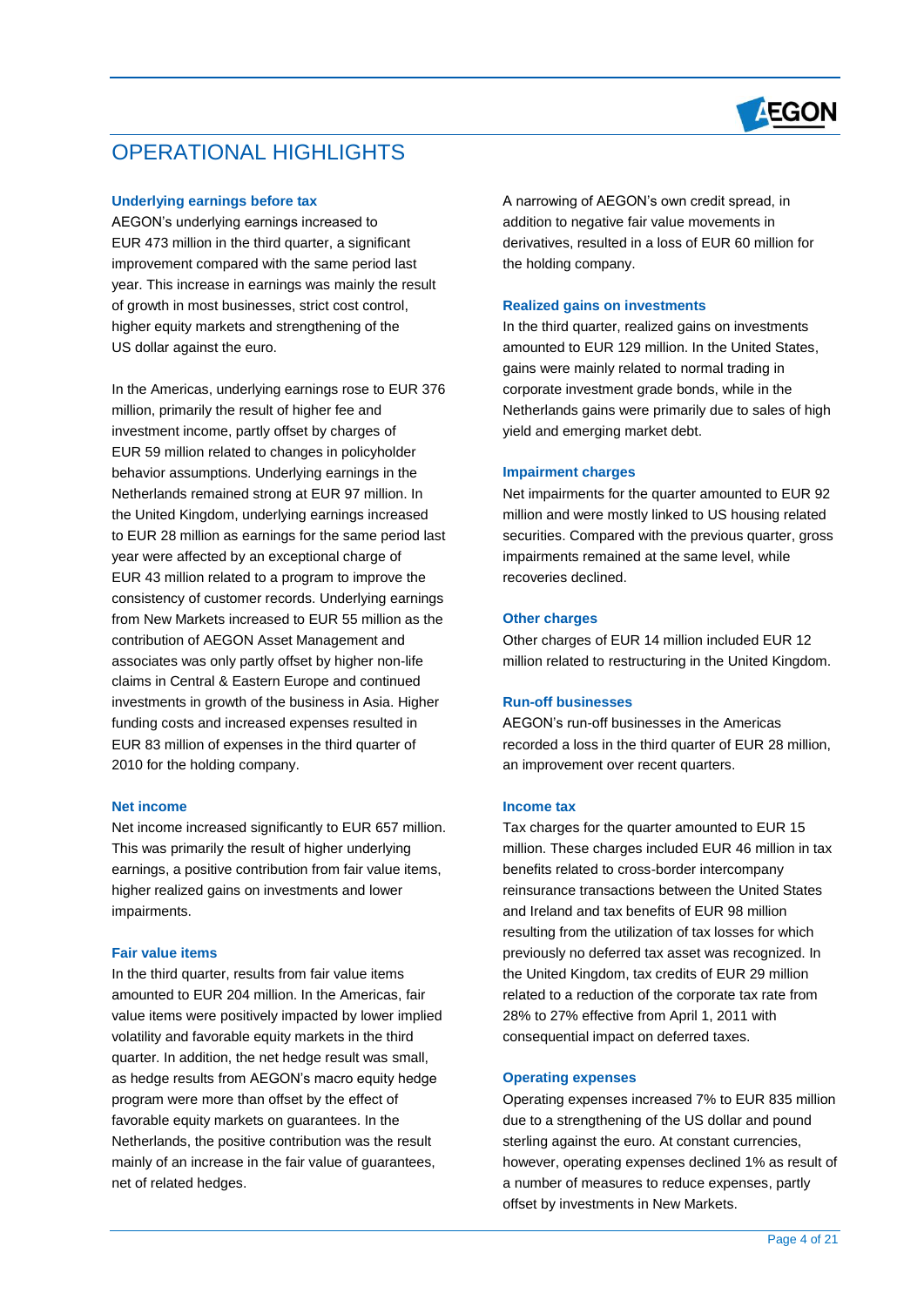# **AEGON**

#### **New life sales**

New life sales increased 7% compared with the third quarter of 2009 to EUR 527 million as most units experienced growth. The main drivers behind the increase were retail life sales in the Americas, pension sales in the United Kingdom and favorable exchange rates, partly offset by lower sales in the Netherlands.

#### **Deposits**

Gross deposits, excluding run-off businesses, increased 38% to EUR 9.4 billion. This substantial increase was the result mainly of strong third-party asset management deposits.

#### **Value of new business**

Compared with the third quarter 2009, the value of new business declined considerably to EUR 120 million. In the Netherlands, the decline in value of new business is attributable to lower sales and a decrease in margins, while in the United Kingdom the main reason for the decline was a decrease in immediate annuity sales and margins. In the Americas, the value of new business declined mainly due to lower sales of fixed annuities in addition to lower margins in the life insurance businesses.

#### **Revenue-generating investments**

Revenue-generating investments decreased slightly compared with the end of the second quarter 2010 to EUR 405 billion, primarily as a result of a weakening of the US dollar against the euro.

#### **Capital management**

At the end of the third quarter, AEGON's core capital position, excluding revaluation reserves, amounted to EUR 17.2 billion, equivalent to  $74\%$ <sup>7)</sup> of the company's total capital base and above its target threshold of 70%. AEGON's aim is to increase the proportion of core capital to at least 75% by the end of 2012.

AEGON's revaluation reserves at September 30, 2010, increased significantly to EUR 2.3 billion. This significant improvement was mainly the result of an increase in the value of fixed income securities as a result of lower risk-free interest rates and a further narrowing in credit spreads.

Shareholders' equity rose compared with the end of the second quarter to EUR 18 billion, mainly as a result of improved revaluation reserves and third quarter net income, partly offset by the weaker US dollar.

Excess capital above S&P's AA capital adequacy requirements rose to EUR 3.3 billion, of which EUR 2 billion was held in operating units and EUR 1.3 billion at the holding company. An additional payment of EUR 563 million to the Dutch State was more than offset by the positive effect of earnings of EUR 0.6 billion and further capital preservation measures of EUR 0.3 billion.

During the third quarter of 2010, AEGON's Insurance Group Directive (IGD) solvency ratio increased to 205%.

#### **Improved longevity in the Netherlands**

Updated mortality tables show a strong increase in life expectancy in the Dutch population. AEGON is in the process of assessing the possible impact of this on its insurance reserves. The company expects that adoption of these new mortality tables will have no immediate impact on earnings. However, higher longevity charges will impact underlying earnings over time. The impact on excess capital above S&P's capital adequacy requirements is currently estimated to be less than EUR 250 million.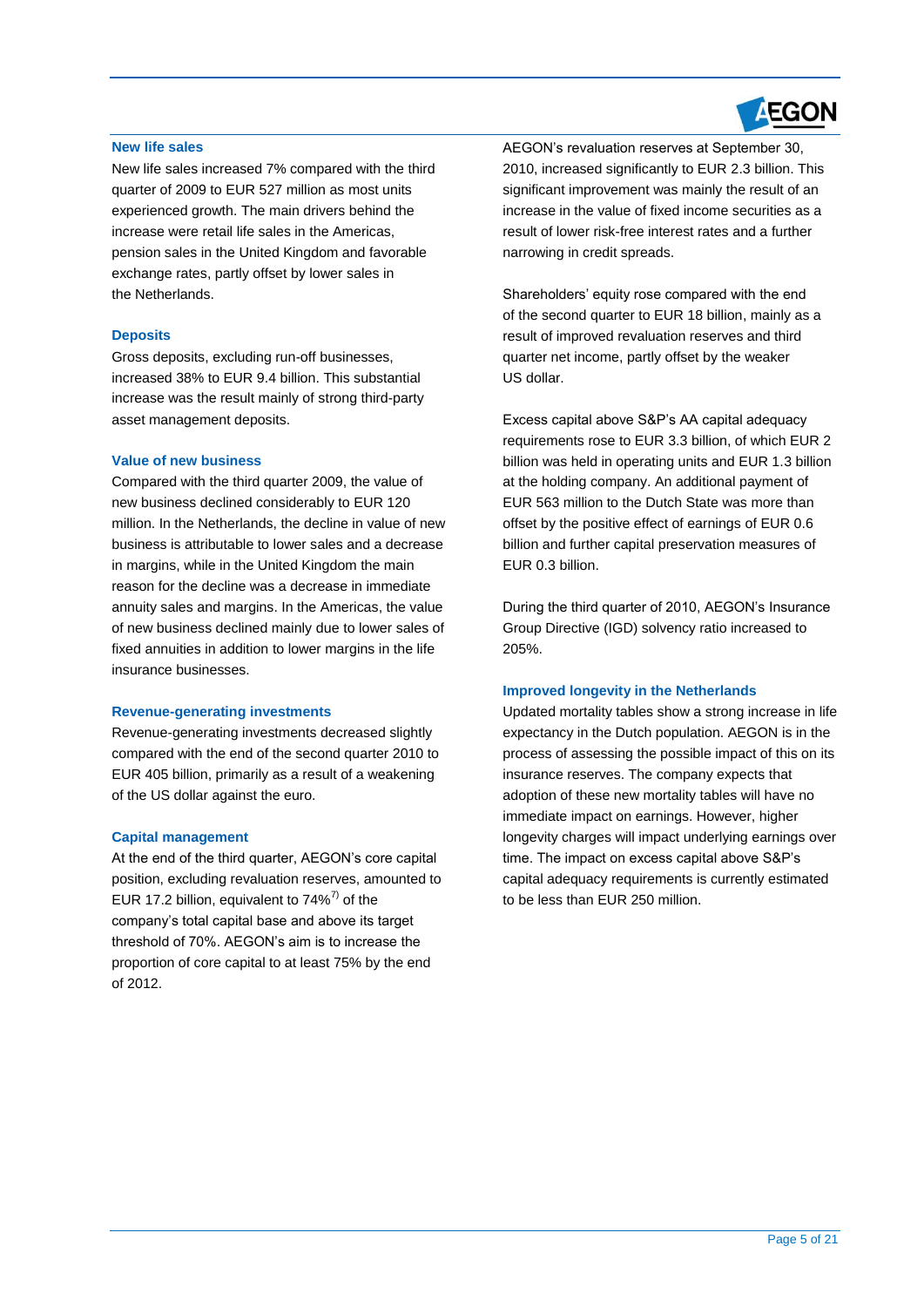

# APPENDIX I · Americas · The Netherlands · United Kingdom · New Markets

|                                                       |          | The            | <b>United</b>            | <b>New</b>               | Holding,<br>other<br>activities & |                |
|-------------------------------------------------------|----------|----------------|--------------------------|--------------------------|-----------------------------------|----------------|
| <b>EUR millions</b>                                   | Americas | Netherlands    | Kingdom                  | <b>Markets</b>           | eliminations                      | <b>Total</b>   |
| Underlying earnings before tax by line of business    |          |                |                          |                          |                                   |                |
| Life                                                  | 181      | 51             | 27                       | 20                       |                                   | 279            |
| Individual savings and retirement products            | 112      |                |                          | 5                        |                                   | 117            |
| Pensions                                              | 77       | 42             |                          | 4                        |                                   | 124            |
| Life reinsurance                                      | 4        |                |                          | $\overline{\phantom{a}}$ |                                   | 4              |
| Non-life                                              |          | 3              |                          | (1)                      |                                   | $\overline{2}$ |
| <b>Distribution</b>                                   |          | $\overline{2}$ |                          |                          |                                   | $\overline{2}$ |
| Asset Management                                      |          |                |                          | 13                       |                                   | 13             |
| Other                                                 |          |                |                          |                          | (83)                              | (83)           |
| Share in underlying earnings before tax of associates | 2        | (1)            | $\overline{\phantom{a}}$ | 14                       |                                   | 15             |
| Underlying earnings before tax                        | 376      | 97             | 28                       | 55                       | (83)                              | 473            |
| Fair value items                                      | 87       | 184            | 2                        | (9)                      | (60)                              | 204            |
| Realized gains / (losses) on investments              | 92       | 35             |                          | 2                        |                                   | 129            |
| Impairment charges                                    | (85)     | (4)            | (3)                      |                          |                                   | (92)           |
| Other income / (charges)                              | (1)      |                | 15                       | (5)                      | (23)                              | (14)           |
| Run-off businesses                                    | (28)     |                |                          | $\overline{\phantom{a}}$ |                                   | (28)           |
| Income before tax                                     | 441      | 312            | 42                       | 43                       | (166)                             | 672            |
| Income tax                                            | 39       | (75)           | 11                       | (13)                     | 23                                | (15)           |
| Net income                                            | 480      | 237            | 53                       | 30                       | (143)                             | 657            |
| Net underlying earnings                               | 284      | 88             | 62                       | 41                       | (80)                              | 395            |

### **FINANCIAL OVERVIEW, Q3 2010 GEOGRAPHICALLY**

### **EMPLOYEE NUMBERS**

| Sept. 30, | June 30, |
|-----------|----------|
| 2010      | 2010     |
|           |          |
| 24,730    | 25.127   |
| 3.147     | 3,011    |
| 27,877    | 28,138   |
| 3,157     | 3,320    |
| 31,034    | 31,458   |
|           |          |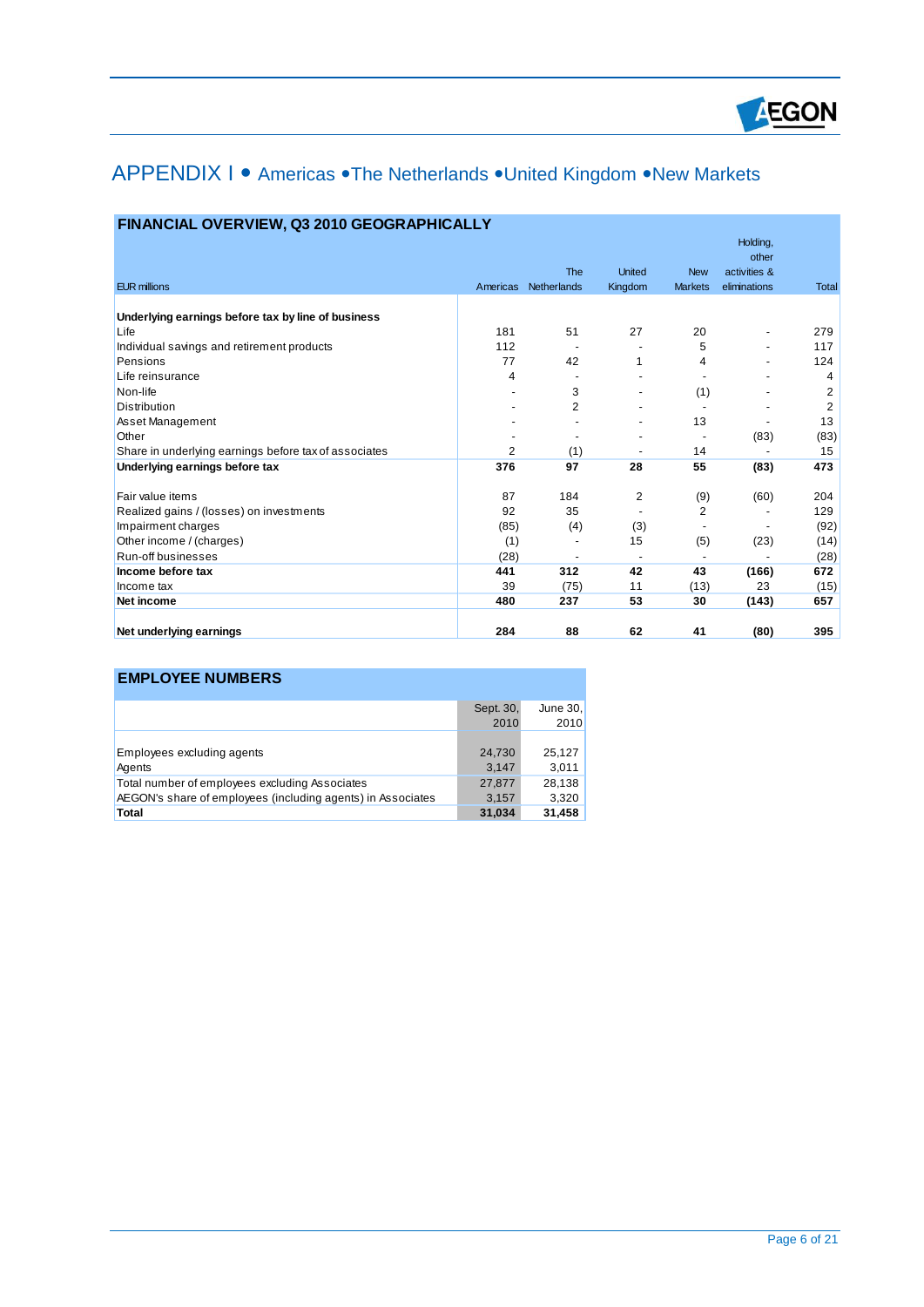

| <b>AMERICAS</b>                                                           |                      |                    |                          |              |                          |                 |                      |                          |
|---------------------------------------------------------------------------|----------------------|--------------------|--------------------------|--------------|--------------------------|-----------------|----------------------|--------------------------|
| <b>USD millions</b><br>Notes                                              | Q3 2010              | Q2 2010            | %                        | Q3 2009      | %                        | <b>YTD 2010</b> | <b>YTD 2009</b>      | %                        |
|                                                                           |                      |                    |                          |              |                          |                 |                      |                          |
| Underlying earnings before tax by line of business<br>Life and protection | 220                  | 241                | (9)                      | 244          | (10)                     | 655             | 666                  | (2)                      |
| <b>Fixed annuities</b>                                                    | 112                  | 125                | (10)                     | 78           | 44                       | 358             | 218                  | 64                       |
| Variable annuities                                                        | 29                   | 50                 | (42)                     | 57           | (49)                     | 148             | (398)                |                          |
| Retail mutual funds                                                       | 3                    | ÷,                 |                          | (3)          | $\overline{a}$           | 3               | (13)                 | $\overline{\phantom{a}}$ |
| Individual savings and retirement products                                | 144                  | 175                | (18)                     | 132          | 9                        | 509             | (193)                |                          |
| Employer solutions & pensions                                             | 101                  | 95                 | 6                        | 47           | 115                      | 282             | 153                  | 84                       |
| Life reinsurance                                                          | $\overline{4}$       | 33                 | (88)                     | 20<br>5      | (80)                     | 79<br>39        | $\overline{7}$<br>11 |                          |
| Canada<br>Latin America                                                   | 13<br>$\overline{2}$ | 15<br>$\mathbf{1}$ | (13)<br>100              |              | 160                      | 4               | (4)                  |                          |
| Underlying earnings before tax                                            | 484                  | 560                | (14)                     | 448          | 8                        | 1,568           | 640                  | 145                      |
|                                                                           |                      |                    |                          |              |                          |                 |                      |                          |
| Fair value items                                                          | 117                  | (39)               |                          | (133)        |                          | (42)            | 99                   |                          |
| Realized gains / (losses) on investments                                  | 121                  | 21                 | $\overline{\phantom{a}}$ | (63)         | $\overline{\phantom{a}}$ | 175             | (64)                 | $\overline{a}$           |
| Impairment charges                                                        | (111)                | (73)               | (52)                     | (287)        | 61                       | (375)           | (1,106)              | 66                       |
| Other income / (charges)                                                  |                      | (140)              | $\overline{\phantom{a}}$ | (5)          | $\overline{\phantom{a}}$ | (140)           | (4)                  | $\overline{\phantom{a}}$ |
| Run- off businesses<br>Income before tax                                  | (35)<br>576          | (62)<br>267        | 44                       | (44)         | 20<br>$\overline{a}$     | (180)           | 46                   | $\overline{\phantom{a}}$ |
| Income tax                                                                | 52                   | (12)               | 116<br>÷,                | (84)<br>316  | (84)                     | 1,006<br>94     | (389)<br>820         | (89)                     |
| Net income                                                                | 628                  | 255                | 146                      | 232          | 171                      | 1,100           | 431                  | 155                      |
|                                                                           |                      |                    |                          |              |                          |                 |                      |                          |
| Net income / (loss) attributable to:                                      |                      |                    |                          |              |                          |                 |                      |                          |
| Equity holders of AEGON N.V.                                              | 628                  | 255                | 146                      | 232          | 171                      | 1,100           | 431                  | 155                      |
|                                                                           |                      |                    |                          |              |                          |                 |                      |                          |
| Net underlying earnings                                                   | 367                  | 412                | (11)                     | 408          | (10)                     | 1,187           | 594                  | 100                      |
| Commissions and expenses                                                  | 1,167                | 961                | 21                       | 1,310        | (11)                     | 3,483           | 3,906                | (11)                     |
| of which operating expenses                                               | 472                  | 484                | (2)                      | 545          | (13)                     | 1,457           | 1,690                | (14)                     |
|                                                                           |                      |                    |                          |              |                          |                 |                      |                          |
| New life sales                                                            |                      |                    |                          |              |                          |                 |                      |                          |
| Life single premiums                                                      | 369                  | 279                | 32                       | 193          | 91                       | 842             | 422                  | 100                      |
| Life recurring premiums annualized                                        | 184                  | 184                | Ĭ.                       | 189          | (3)                      | 551             | 538                  | $\overline{c}$           |
| Total recurring plus 1/10 single                                          | 221                  | 212                | $\pmb{4}$                | 208          | 6                        | 635             | 580                  | 9                        |
| Life & protection                                                         | 147                  | 134                | $\boldsymbol{v}$         | 132          | 11                       | 402             | 356                  | 13                       |
| Employer solutions & pensions                                             | 6                    | $\overline{4}$     | 50                       | 5            | 20                       | 19              | 23                   | (17)                     |
| Life reinsurance                                                          | 41                   | 46                 | (11)                     | 49           | (16)                     | 134             | 148                  | (9)                      |
| Canada                                                                    | 15                   | 16                 | (6)                      | 16           | (6)                      | 46              | 41                   | 12                       |
| Latin America                                                             | 12                   | 12                 |                          | 6            | 100                      | 34              | 12                   | 183                      |
| Total recurring plus 1/10 single                                          | 221                  | 212                | 4                        | 208          | 6                        | 635             | 580                  | 9                        |
| New premium production accident and health insurance                      | 179                  | 180                | (1)                      | 178          | $\pmb{\mathcal{I}}$      | 543             | 574                  | (5)                      |
|                                                                           |                      |                    |                          |              |                          |                 |                      |                          |
| Gross deposits (on and off balance) by line of business                   |                      |                    |                          |              |                          |                 |                      |                          |
| Life & protection                                                         | $\overline{2}$       | 3                  | (33)                     | 3            | (33)                     | 8               | 8                    |                          |
| <b>Fixed annuities</b><br>Variable annuities                              | 164<br>956           | 124<br>1,028       | 32                       | 687<br>861   | (76)                     | 473<br>2,793    | 4,089<br>2,587       | (88)<br>8                |
| Retail mutual funds                                                       | 861                  | 957                | (7)<br>(D)               | 730          | 11<br>18                 | 2,794           | 1,549                | 80                       |
| Individual savings & retirement products                                  | 1,981                | 2,109              | (6)                      | 2,278        | (13)                     | 6,060           | 8,225                | (26)                     |
| Employer solutions & pensions                                             | 3,975                | 4,311              | (8)                      | 3,729        | $\boldsymbol{7}$         | 13,503          | 11,843               | 14                       |
| Life reinsurance                                                          |                      | $\mathbf{1}$       | $\overline{\phantom{a}}$ | $\mathbf{1}$ | $\overline{\phantom{a}}$ | 2               | $\overline{2}$       |                          |
| Canada                                                                    | 100                  | 118                | (15)                     | 62           | 61                       | 504             | 206                  | 145                      |
| Total gross deposits excluding run-off businesses                         | 6,058                | 6,542              | (7)                      | 6,073        | $\overline{\phantom{a}}$ | 20,077          | 20,284               | (1)                      |
| Run- off businesses                                                       |                      |                    |                          | 103          | $\overline{a}$           |                 | 1,282                |                          |
| <b>Total gross deposits</b>                                               | 6,058                | 6,542              | (7)                      | 6,176        | (2)                      | 20,077          | 21,566               | (7)                      |
| Net deposits (on and off balance) by line of business                     |                      |                    |                          |              |                          |                 |                      |                          |
| Life & protection                                                         | (12)                 | (12)               | ٠                        | (12)         |                          | (39)            | (46)                 | 15                       |
| <b>Fixed annuities</b>                                                    | (584)                | (653)              | $11\,$                   | (88)         | ÷                        | (1,780)         | 1,376                | $\overline{\phantom{a}}$ |
| Variable annuities                                                        | 225                  | 217                | $\boldsymbol{4}$         | 208          | 8                        | 419             | 603                  | (31)                     |
| Retail mutual funds                                                       | 233                  | 357                | (35)                     | 239          | (3)                      | 1,008           | 95                   |                          |
| Individual savings & retirement products                                  | (126)                | (79)               | (59)                     | 359          |                          | (353)           | 2,074                |                          |
| Employer solutions & pensions                                             | 1,030                | 1,264              | (19)                     | 605          | 70                       | 3,680           | 2,858                | 29                       |
| Life reinsurance<br>Canada                                                | (14)<br>(191)        | (15)               | $\boldsymbol{7}$         | (17)<br>(69) | 18                       | (44)            | (55)                 | 20                       |
| Total net deposits excluding run-off businesses                           | 687                  | (197)<br>961       | 3<br>(29)                | 866          | (177)<br>(21)            | (870)<br>2,374  | (187)<br>4,644       | (49)                     |
| Run-off businesses                                                        | (1, 370)             | (2, 317)           | 41                       | (4,651)      | 71                       | (6,730)         | (10, 425)            | 35                       |
| <b>Total net deposits</b>                                                 | (683)                | (1,356)            | 50                       | (3,785)      | 82                       | (4,356)         | (5,781)              | 25                       |
|                                                                           |                      |                    |                          |              |                          |                 |                      |                          |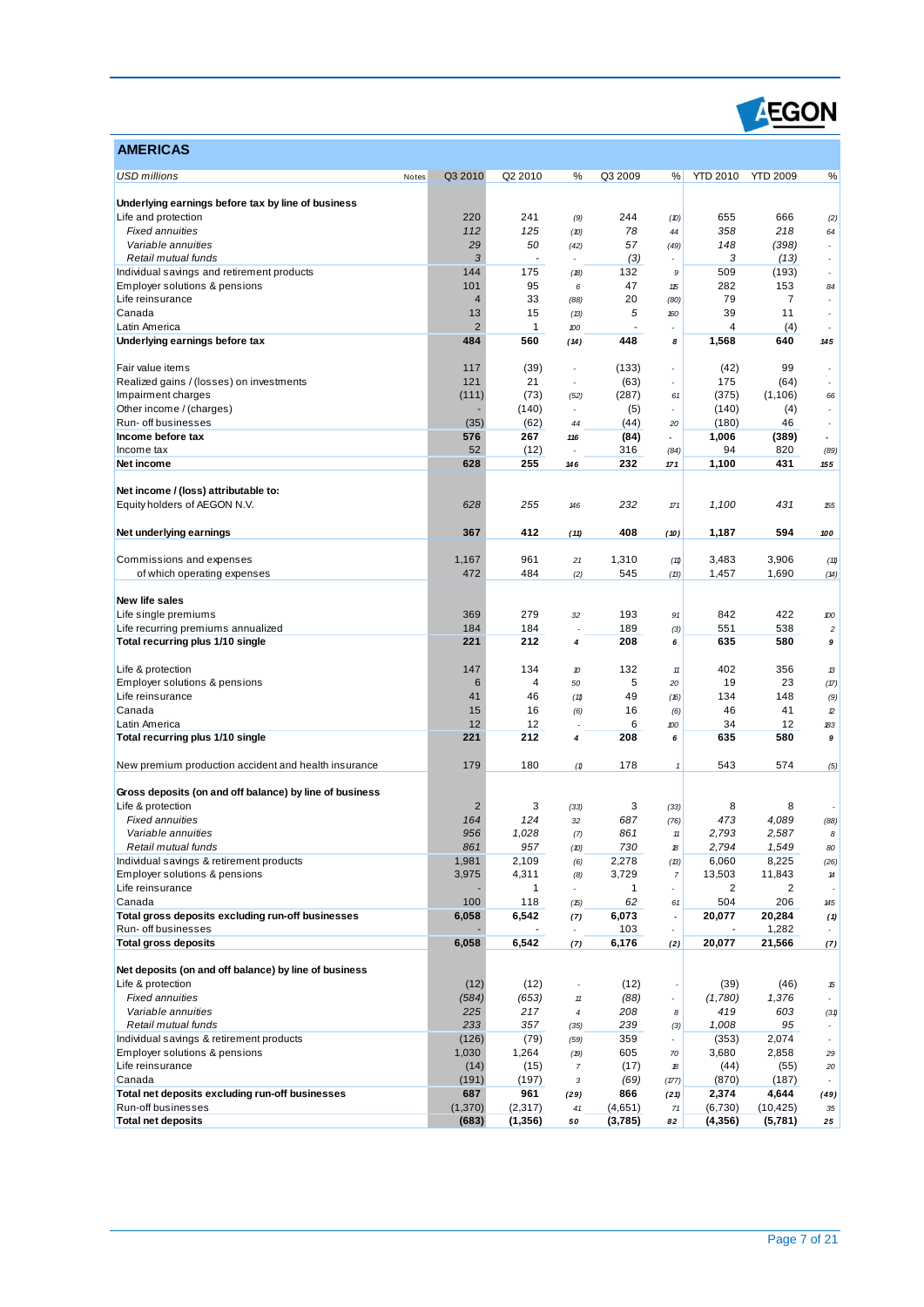

### AMERICAS

- o **Underlying earnings before tax increase 8% to USD 484 million**
- o **Net income more than doubles to USD 628 million**
- o **New life sales of USD 221 million and gross deposits stable at USD 6.1 billion**

#### **Underlying earnings before tax**

- Earnings from Life & Protection in the Americas declined to USD 220 million as the comparable quarter last year benefited from favorable mortality experience.
- Individual Savings & Retirement earnings increased to USD 144 million. Fixed annuity earnings rose as the comparable quarter last year contained an exceptional charge, however, earnings are expected to trend downward as the product is de-emphasized. Variable annuity earnings were negatively impacted by USD 28 million as charges of USD 56 million related to updated policyholder behavior assumptions were only partly offset by reserve releases. Mutual funds returned to profitability as a result of continued net inflows and higher equity markets.
- Earnings from Employer Solutions & Pensions doubled to USD 101 million, mainly due to strong growth in the business, improved financial markets, expense savings and a USD 13 million reserve release related to the synthetic GIC business.
- Life Reinsurance earnings decreased to USD 4 million due mainly to an exceptional charge of USD 22 milion relating to the changes in variable annuity policyholder behavior assumptions.
- Earnings from AEGON's operations in Canada increased to USD 13 million in the third quarter. Earnings from the same quarter last year included an exceptional charge.

#### **Net income**

Net income from AEGON's operations in the Americas increased to USD 628 million in the third quarter, mainly the result of lower impairments, improved results from fair value items and realized gains on investments.

Results from fair value items increased considerably compared with the same quarter last year to USD 117 million driven primarily by improved net hedge results as the loss from the macro equity hedge was more than offset by the effect of favorable equity markets on guarantees and a USD 12 million positive effect

related to the changes in variable annuity GMWB policyholder behavior assumptions.

During the third quarter, trading in AEGON's investment portfolio led to realized gains of USD 121 million, relating primarily to the sale of corporate investment grade bonds.

Net impairments for the quarter amounted to USD 111 million and were mostly linked to residential mortgage-backed securities. Compared with the previous quarter, gross impairments remained at the same level, while recoveries declined.

AEGON's run-off businesses in the Americas recorded a loss in the third quarter of USD 35 million, an improvement over recent quarters.

Net income from AEGON's operations in the Americas also included a tax benefit in the third quarter of USD 52 million. This benefit included USD 61 million in tax benefits related to cross-border intercompany reinsurance transactions between the United States and Ireland and tax benefits of USD 129 million resulting from the utilization of tax losses for which previously no deferred tax asset was recognized.

#### **Operating expenses**

Operating expenses declined 13% to USD 472 million as a result of lower employee benefit plan costs, the transfer of asset management activities to AEGON Asset Management and expense savings. On a comparable basis, operating expenses declined 4% year-on-year.

#### **Sales and deposits**

New life sales in the third quarter amounted to USD 221 million. New premium production for accident and health remained stable at USD 179 million.

Gross deposits, excluding run-off businesses, remained level with the comparable quarter last year at USD 6.1 billion as higher pension, mutual fund and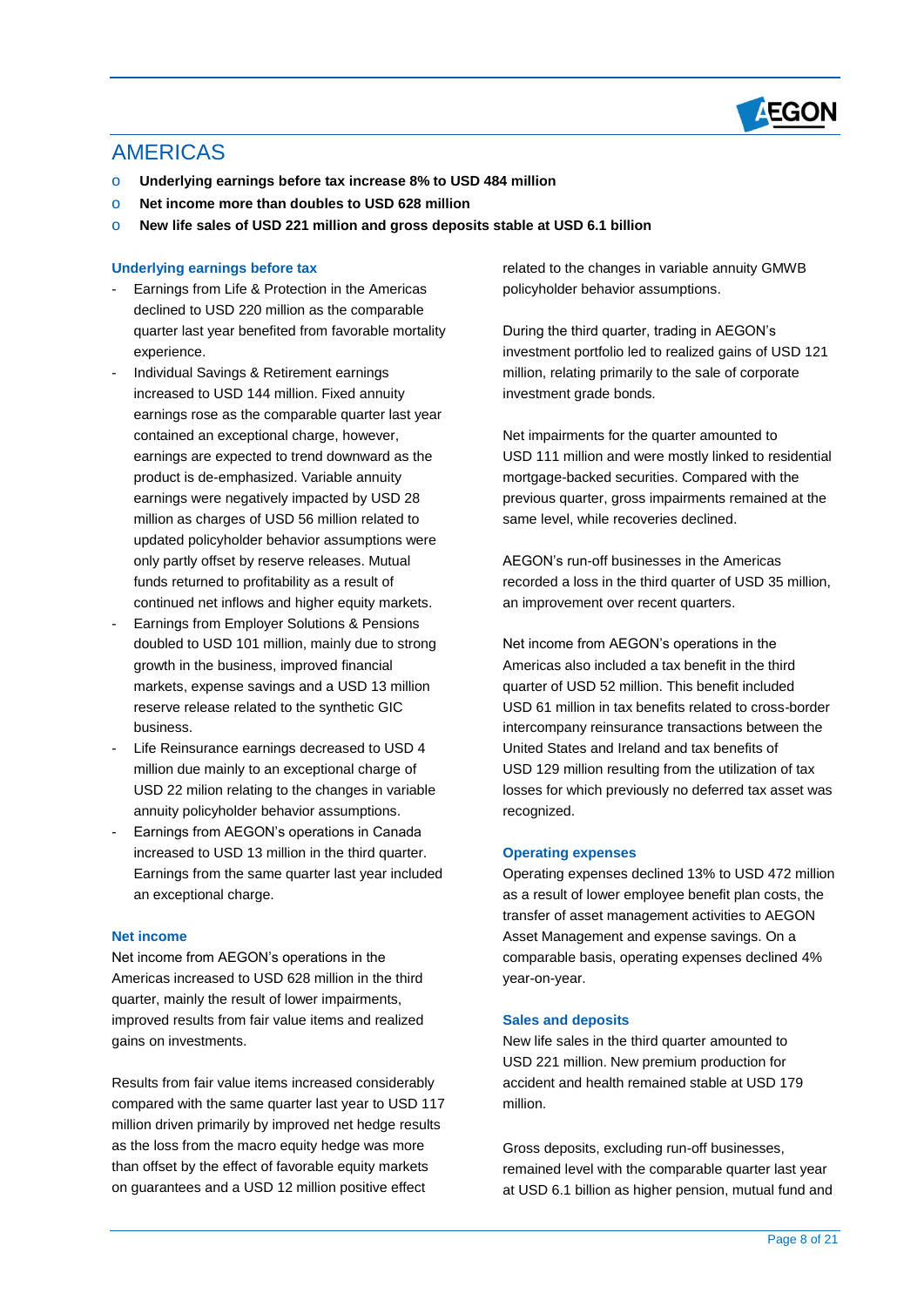

variable annuity deposits were offset by a strong decrease in fixed annuity deposits, as the product is de-emphasized. Net deposits, excluding run-off businesses, totaled USD 0.7 billion as the pensions business in particular benefited from higher retention levels.

#### **Value of new business**

Value of new business declined to USD 66 million as a result of lower sales of fixed annuities, lower margins in the life insurance businesses and a change in business mix. The internal rate of return for the quarter was unchanged at 12%.

#### **Revenue-generating investments**

Compared with the second quarter 2010, revenuegenerating investments increased to USD 317 billion as new money inflows and the effect of higher bond and equity markets offset outflows from AEGON's run-off businesses.

|                                             | Sept. 30, | June 30, |   |
|---------------------------------------------|-----------|----------|---|
|                                             |           |          |   |
|                                             | 2010      | 2010     | % |
| Revenue-generating investments (total)      | 316.655   | 301.630  | 5 |
| Investments general account                 | 129.925   | 126.348  | 3 |
| Investments for account of policyholders    | 75.255    | 69.401   | 8 |
| Off balance sheet investments third parties | 111.475   | 105.881  | 5 |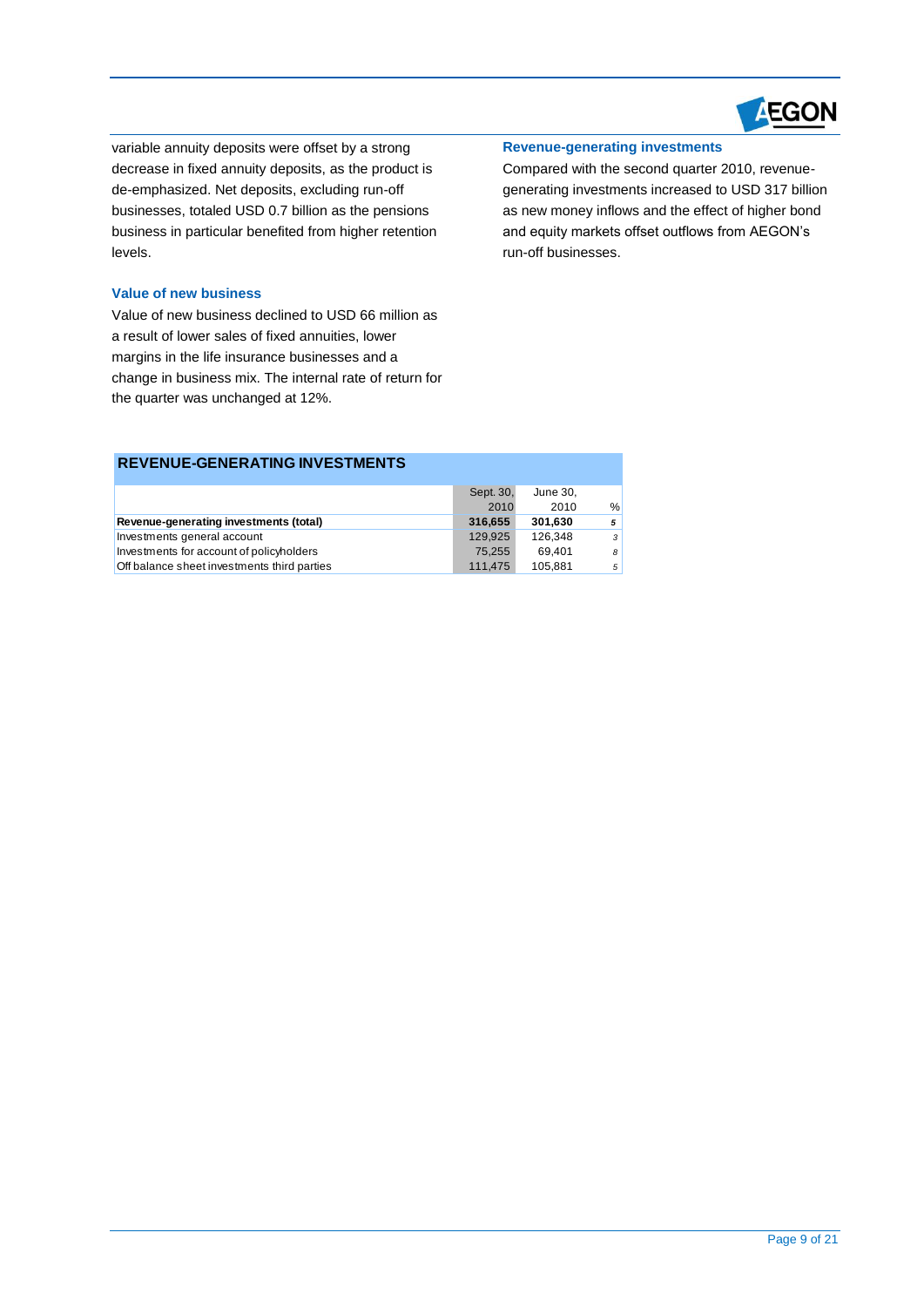

### **THE NETHERLANDS**

| <u>IHE NEIHERLANDS</u>                                               |                  |                     |                |                |                          |                 |                 |                          |
|----------------------------------------------------------------------|------------------|---------------------|----------------|----------------|--------------------------|-----------------|-----------------|--------------------------|
| <b>EUR</b> millions                                                  | Q3 2010<br>Notes | Q2 2010             | %              | Q3 2009        | %                        | <b>YTD 2010</b> | <b>YTD 2009</b> | %                        |
| Underlying earnings before tax by line of business                   |                  |                     |                |                |                          |                 |                 |                          |
| Life and Savings                                                     |                  | 51<br>42            | 21             | 53             |                          | 132             | 146             |                          |
| Pensions                                                             |                  | 42<br>29            | 45             | 38             | (4)<br>$11$              | 118             | 121             | (D)                      |
| Non life                                                             |                  | $\sqrt{3}$<br>19    |                | $\overline{7}$ |                          | 29              | 20              | (2)                      |
| <b>Distribution</b>                                                  |                  | $\overline{2}$<br>6 | (84)<br>(67)   | 3              | (57)<br>(33)             | 19              | 15              | 45<br>27                 |
| Share in underlying earnings before tax of associates                |                  | $\mathbf{1}$<br>(1) |                | 1              |                          |                 | $\mathbf{1}$    |                          |
| Underlying earnings before tax                                       |                  | 97<br>97            | J.             | 102            | (5)                      | 298             | 303             | (2)                      |
|                                                                      |                  |                     |                |                |                          |                 |                 |                          |
| Fair value items                                                     | 184              | 68                  | 171            | (45)           |                          | 343             | (343)           | $\overline{\phantom{a}}$ |
| Realized gains / (losses) on investments                             |                  | 35<br>23            | 52             | 50             | (30)                     | 154             | 173             | (11)                     |
| Impairment charges                                                   |                  | (4)<br>(6)          | 33             | (12)           | 67                       | (11)            | (118)           | 91                       |
| Other income / (charges)                                             |                  | 33                  | $\overline{a}$ | ÷.             | ÷,                       | 33              |                 | $\overline{a}$           |
| Income before tax                                                    | 312              | 215                 | 45             | 95             | $\overline{\phantom{a}}$ | 817             | 15              |                          |
| Income tax                                                           |                  | (75)<br>(45)        | (67)           | (21)           | $\overline{\phantom{a}}$ | (187)           | 22              | $\overline{a}$           |
| Net income                                                           | 237              | 170                 | 39             | 74             | $\overline{a}$           | 630             | 37              | $\overline{\phantom{a}}$ |
|                                                                      |                  |                     |                |                |                          |                 |                 |                          |
| Net income / (loss) attributable to:<br>Equity holders of AEGON N.V. | 237              | 170                 | 39             | 74             |                          | 630             | 37              |                          |
|                                                                      |                  |                     |                |                |                          |                 |                 |                          |
| Net underlying earnings                                              |                  | 88<br>57            | 54             | 78             | 13                       | 222             | 226             | (2)                      |
| Commissions and expenses                                             | 248              | 263                 | (6)            | 279            | (11)                     | 775             | 860             | (D)                      |
| of which operating expenses                                          | 179              | 182                 | (2)            | 206            | (B)                      | 543             | 615             | (2)                      |
|                                                                      |                  |                     |                |                |                          |                 |                 |                          |
| New life sales                                                       |                  |                     |                |                |                          |                 |                 |                          |
| Life single premiums                                                 | 176              | 241                 | (27)           | 329            | (47)                     | 814             | 865             | (6)                      |
| Life recurring premiums annualized                                   |                  | 14<br>18            | (22)           | 20             | (30)                     | 54              | 60              | (10)                     |
| Total recurring plus 1/10 single                                     |                  | 32<br>41            | (22)           | 52             | (38)                     | 135             | 146             | (8)                      |
| Life and Savings                                                     |                  | 18<br>21            | (14)           | 19             | (5)                      | 66              | 61              | 8                        |
| Pensions                                                             |                  | 14<br>20            | (30)           | 33             | (58)                     | 69              | 85              | (19)                     |
| Total recurring plus 1/10 single                                     |                  | 32<br>41            | (22)           | 52             | (38)                     | 135             | 146             | (8)                      |
| New premium production accident and health insurance                 |                  | 5<br>$\overline{4}$ | 25             | 3              | 67                       | 20              | 13              | 54                       |
| New premium production general insurance                             |                  | 6<br>6              |                | 6              | ÷                        | 20              | 19              | 5                        |
|                                                                      |                  |                     |                |                |                          |                 |                 |                          |
| Gross deposits (on and off balance) by line of business              |                  |                     |                |                |                          |                 |                 |                          |
| Life and Savings                                                     | 416              | 534                 | (22)           | 978            | (57)                     | 1,633           | 2,015           | (19)                     |
| Pensions                                                             | 109              | 90                  | 21             | 167            | (35)                     | 259             | 312             | (17)                     |
| <b>Total gross deposits</b>                                          | 525              | 624                 | (16)           | 1,145          | (54)                     | 1,892           | 2,327           | (19)                     |
| Net deposits (on and off balance) by line of business                |                  |                     |                |                |                          |                 |                 |                          |
| Life and Savings                                                     | (139)            | 50                  |                | 440            |                          | (7)             | 416             |                          |
| Pensions                                                             |                  | 5<br>56             |                | (85)           |                          | 46              | 164             | (72)                     |
| <b>Total net deposits</b>                                            |                  | (83)<br>55          |                | 355            | $\overline{a}$           | 39              | 580             | (93)                     |
|                                                                      |                  |                     |                |                |                          |                 |                 |                          |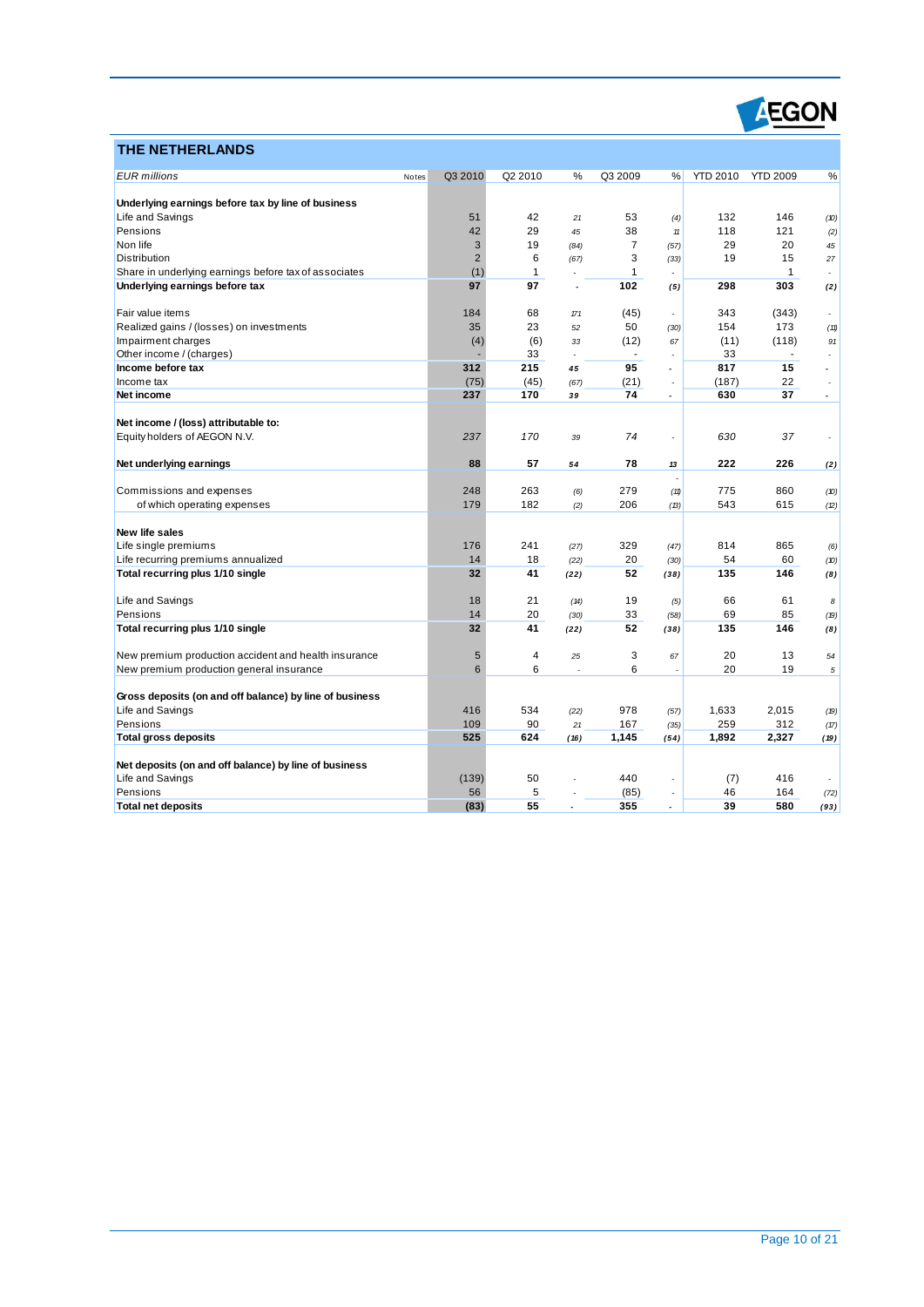

### THE NETHERI ANDS

- o **Underlying earnings before tax amount to EUR 97 million**
- o **Net income rises to EUR 237 million driven by favorable fair value items**
- o **New life sales decline to EUR 32 million due to continued volatility in group pensions market**

#### **Underlying earnings before tax**

- Earnings from AEGON's Life & Savings operations in the Netherlands declined slightly to EUR 51 million in the third quarter. Lower costs in the life insurance business were more than offset by a loss of earnings following the sale of AEGON's Dutch funeral insurance business earlier this year and lower margins on savings account balances.
- Earnings from the Pensions business increased to EUR 42 million mainly as a result of strict cost control.
- Non-life earnings decreased to EUR 2 million as a result of an increase in disability insurance claims and the impact of a severe storm in the Netherlands earlier this year.

#### **Net income**

Net income from AEGON's businesses in the Netherlands increased to EUR 237 million in the third quarter. Fair value items improved considerably to EUR 184 million, the result mainly of an increase in the fair value of guarantees net of related hedges. Gains on investments amounted to EUR 35 million, due primarily to sales of high yield and emerging market debt. Impairments during the quarter amounted to just EUR 4 million.

#### **Operating expenses**

Operating expenses declined 13% to EUR 179 million. This was the result of a combination of cost savings, the transfer of asset management activities to AEGON Asset Management and the sale of the real estate brokerage business. On a comparable basis operating expenses in the third quarter declined 12%.

#### **Sales and deposits**

New life sales declined to EUR 32 million, mainly as a result of lower group pension sales. The current low interest rate environment had a major impact on the group pension market. However, sales in the SME pension market continue to hold up well. In the individual life insurance market, AEGON increased its market share to 10% in the third quarter as the company is able to sell these products in conjunction with mortgage loans, while sales for the Dutch individual market as a whole have come down considerably.

#### **Value of new business**

A combination of lower sales and a decrease in margins led to a decline in the value of new business in the third quarter to EUR 23 million. The internal rate of return on new business amounted to 16%, comfortably exceeding the company's minimum hurdle rate of 11%.

#### **Revenue-generating investments**

Revenue-generating investments increased 7% compared with the second quarter to EUR 74 billion, primarily the result of higher bond and equity markets.

|                                             | Sept. 30, | June 30, |                |
|---------------------------------------------|-----------|----------|----------------|
|                                             | 2010      | 2010     | %              |
| Revenue-generating investments (total)      | 73,843    | 69.091   | $\overline{7}$ |
| Investments general account                 | 37.457    | 35.203   | 6              |
| Investments for account of policyholders    | 23.869    | 23.605   | $\mathbf{1}$   |
| Off balance sheet investments third parties | 12.517    | 10.283   | 22             |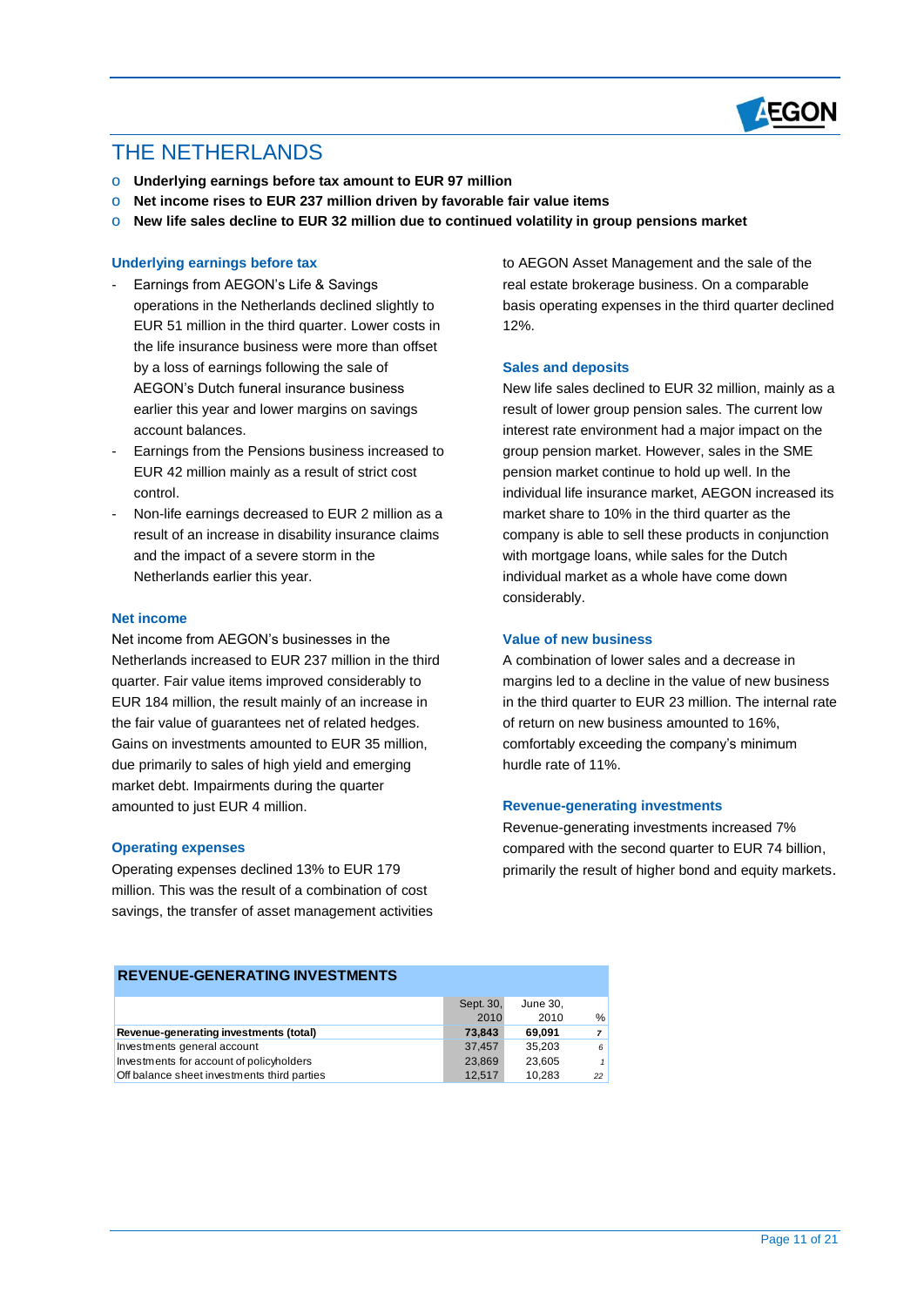

### **UNITED KINGDOM**

| <u>UNII ED KINGDOM</u>                                  |       |              |         |                |         |                          |                 |                 |                          |
|---------------------------------------------------------|-------|--------------|---------|----------------|---------|--------------------------|-----------------|-----------------|--------------------------|
| <b>GBP</b> millions                                     | Notes | Q3 2010      | Q2 2010 | %              | Q3 2009 | %                        | <b>YTD 2010</b> | <b>YTD 2009</b> | %                        |
|                                                         |       |              |         |                |         |                          |                 |                 |                          |
| Underlying earnings before tax by line of business      |       |              |         |                |         |                          |                 |                 |                          |
| Life                                                    |       | 23           | 15      | 53             | 10      | 130                      | 56              | 28              | 100                      |
| Pensions                                                |       |              | 5       | $\overline{a}$ | (14)    | $\overline{a}$           | 14              | (2)             | $\overline{a}$           |
| Distribution                                            |       | $\mathbf{1}$ | (2)     |                | (3)     |                          | (3)             | (8)             | 63                       |
| Underlying earnings before tax                          |       | 24           | 18      | 33             | (7)     | $\overline{a}$           | 67              | 18              |                          |
| Fair value items                                        |       | $\mathbf{1}$ | (11)    |                | 5       | (80)                     | (8)             | 19              | $\overline{\phantom{a}}$ |
| Realized gains / (losses) on investments                |       |              | 3       | ÷,             | 27      |                          | 5               | 46              | (89)                     |
| Impairment charges                                      |       | (2)          | (1)     | (100)          | (71)    | 97                       | (10)            | (114)           | 91                       |
| Other income / (charges)                                | 8     | 12           | 19      | (37)           | 43      | (72)                     | 52              | 51              | $\overline{c}$           |
| Income before tax                                       |       | 35           | 28      | 25             | (3)     |                          | 106             | 20              | $\overline{a}$           |
| Income tax attributable to policyholder return          |       | (23)         | (19)    | (21)           | (44)    | 48                       | (63)            | (51)            | (24)                     |
| Income before income tax on shareholders return         |       | 12           | 9       | 33             | (47)    | $\overline{\phantom{a}}$ | 43              | (31)            | $\overline{\phantom{a}}$ |
| Income tax on shareholders return                       |       | 32           | 15      | 113            | 17      | 88                       | 45              | 26              | 73                       |
| Net income                                              |       | 44           | 24      | 83             | (30)    | $\overline{a}$           | 88              | (5)             | $\overline{\phantom{a}}$ |
| Net income / (loss) attributable to:                    |       |              |         |                |         |                          |                 |                 |                          |
| Equity holders of AEGON N.V.                            |       | 44           | 24      | 83             | (30)    |                          | 88              | (5)             | $\sim$                   |
|                                                         |       |              |         |                |         |                          |                 |                 |                          |
| Net underlying earnings                                 |       | 52           | 31      | 68             | (2)     | $\overline{\phantom{a}}$ | 105             | 30              |                          |
| Commissions and expenses                                |       | 179          | 181     | (1)            | 160     | $\mathcal{D}$            | 530             | 482             | 10                       |
| of which operating expenses                             |       | 102          | 95      | $\overline{7}$ | 106     | (4)                      | 292             | 303             | (4)                      |
|                                                         |       |              |         |                |         |                          |                 |                 |                          |
| <b>New life sales</b>                                   | 9     |              |         |                |         |                          |                 |                 |                          |
| Life single premiums                                    |       | 859          | 1,050   | (B)            | 1,008   | (15)                     | 3,048           | 3,086           | (1)                      |
| Life recurring premiums annualized                      |       | 133          | 158     | (16)           | 111     | 20                       | 412             | 366             | 13                       |
| Total recurring plus 1/10 single                        |       | 219          | 263     | (17)           | 212     | 3                        | 717             | 675             | 6                        |
| Life                                                    |       | 17           | 23      | (26)           | 40      | (58)                     | 66              | 152             | (57)                     |
| Pensions                                                |       | 202          | 240     | (16)           | 172     | $\pi$                    | 651             | 523             | 24                       |
| Total recurring plus 1/10 single                        |       | 219          | 263     | (17)           | 212     | 3                        | 717             | 675             | 6                        |
|                                                         |       |              |         |                |         |                          |                 |                 |                          |
| Gross deposits (on and off balance) by line of business |       |              |         |                |         |                          |                 |                 |                          |
| Variable annuities                                      |       | 13           | 16      | (19)           | 25      | (48)                     | 61              | 126             | (52)                     |
| <b>Total gross deposits</b>                             |       | 13           | 16      | (19)           | 25      | (48)                     | 61              | 126             | (52)                     |
| Net deposits (on and off balance) by line of business   |       |              |         |                |         |                          |                 |                 |                          |
| Variable annuities                                      |       | 1            | 9       | (89)           | 18      | (94)                     | 35              | 108             | (68)                     |
| <b>Total net deposits</b>                               |       | $\mathbf{1}$ | 9       | (89)           | 18      | (94)                     | 35              | 108             | (68)                     |
|                                                         |       |              |         |                |         |                          |                 |                 |                          |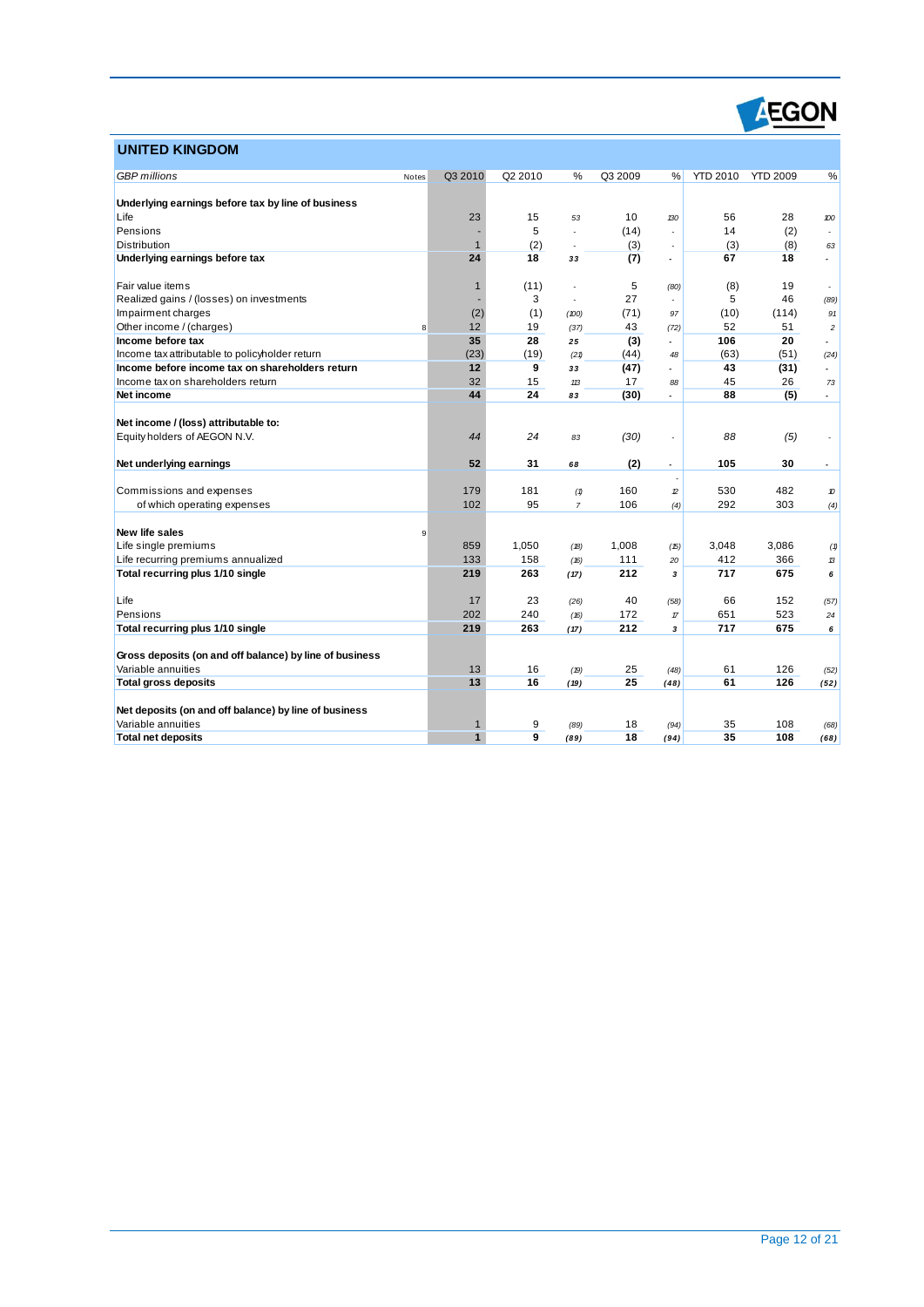

### UNITED KINGDOM

- o **Underlying earnings before tax increase to GBP 24 million**
- o **Net income improves to GBP 44 million mainly as a result of lower impairments**
- o **New life sales gain 3% to GBP 219 million on higher sales of group pensions**

#### **Underlying earnings before tax**

- Earnings from Life increased to GBP 23 million in the third quarter, driven by growth of the annuity book in previous periods and lower expenses following the closure of the Employee Benefits business.
- Results from Pensions improved as the benefits of further business growth and improved equity and credit markets were more than offset by the transfer of asset management activities to AEGON Asset Management, higher deferred policy acquisition costs amortization and higher expenses associated with positioning the business for the future. Also, the third quarter last year included a GBP 38 million charge relating to a program to improve consistency of customer records.
- Earnings from AEGON's distribution businesses improved as a result of further cost savings and improved market conditions.

#### **Net income**

Net income from AEGON's operation in the United Kingdom improved significantly to GBP 44 million in the third quarter, driven by higher underlying earnings before tax and lower impairments. Impairment charges for the quarter totaled just GBP 2 million. Gains on investments declined compared with the third quarter last year. Net income also included a tax credit, mainly driven by a GBP 25 million positive impact from the reduction of the corporate tax rate from 28% to 27% effective from 1 April, 2011 with consequential impact on deferred taxes.

#### **Operating expenses**

Operating expenses declined to GBP 102 million, mainly as a result of further cost savings and the transfer of asset management activities at the

beginning of the year to AEGON Asset Management, partly offset by project related costs and charges relating to the restructuring of the UK business of GBP 11 million. In June, AEGON announced to refocus its UK life and pensions business on two core markets – At Retirement and Workplace Savings – and to reduce operating cost by 25% by end 2011. It is expected that further restructuring charges will arise in the coming quarters.

#### **Sales and deposits**

New life sales increased 3% to GBP 219 million as higher sales of group pensions, primarily driven by market growth, offset a decline in annuities following earlier repricing. In addition, the comparable quarter last year included existing AEGON group personal pension business that was transferred internally to new group pension contracts. AEGON has decided not to include these rewrites as part of new business reporting as this gives a clearer indication of new premium secured.

#### **Value of new business**

Value of new business in the United Kingdom declined to GBP 16 million for the third quarter due to a decrease in immediate annuity sales following earlier repricing and lower margins. The internal rate of return on new business during the quarter was 11%.

#### **Revenue-generating investments**

Revenue-generating investments increased to GBP 56 million compared with the end of the previous quarter mainly as a result of higher equity markets during the quarter.

|                                          | Sept. 30, | June 30. |   |
|------------------------------------------|-----------|----------|---|
|                                          | 2010      | 2010     | % |
| Revenue-generating investments (total)   | 55,990    | 51.738   | 8 |
| Investments general account              | 8.265     | 7.856    | 5 |
| Investments for account of policyholders | 47.725    | 43.882   | 9 |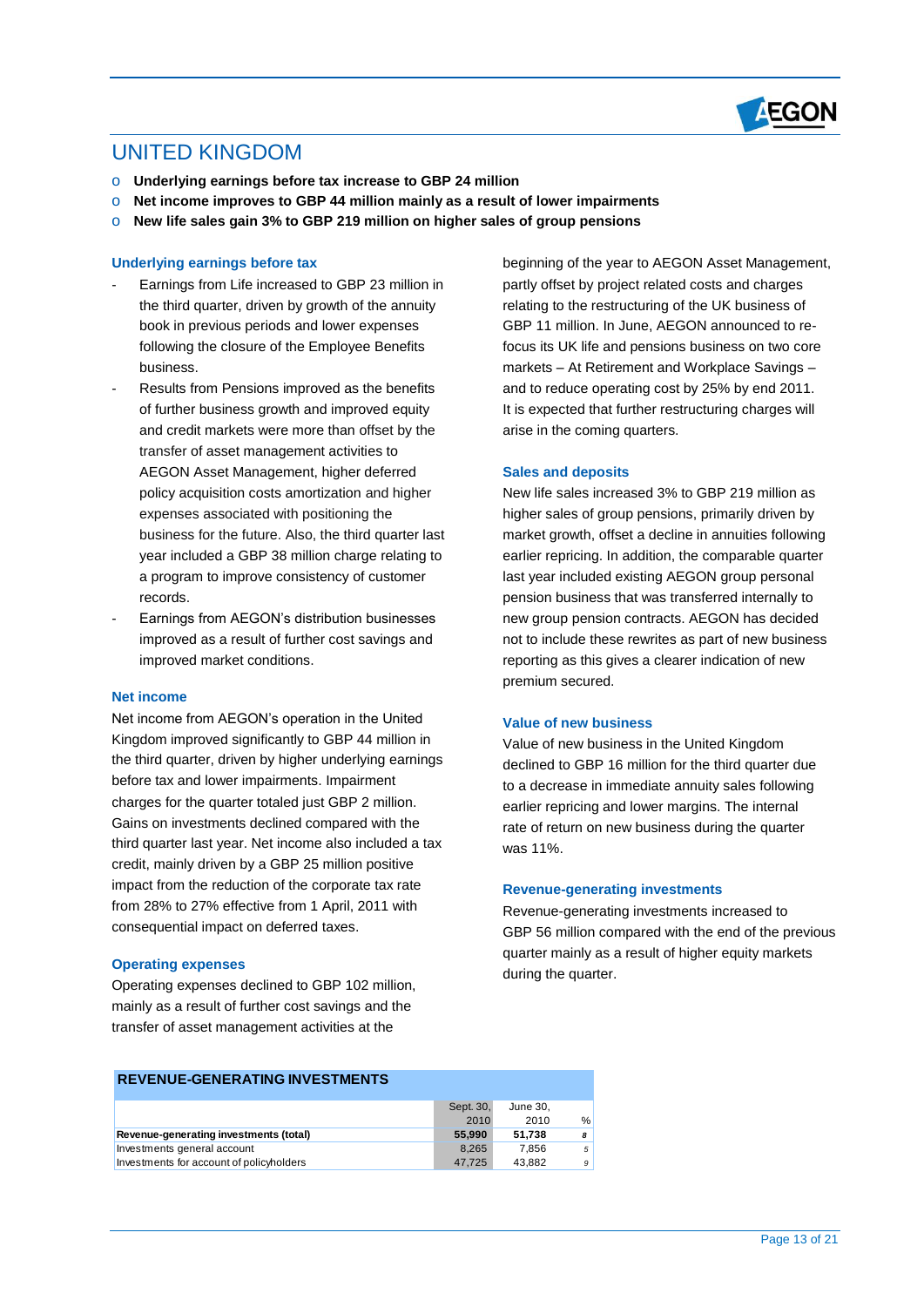

| <b>NEW MARKETS</b>                                                     |                  |              |                            |                |                             |                 |                 |                          |
|------------------------------------------------------------------------|------------------|--------------|----------------------------|----------------|-----------------------------|-----------------|-----------------|--------------------------|
| <b>EUR</b> millions                                                    | Q3 2010<br>Notes | Q2 2010      | %                          | Q3 2009        | %                           | <b>YTD 2010</b> | <b>YTD 2009</b> | %                        |
|                                                                        |                  |              |                            |                |                             |                 |                 |                          |
| Underlying earnings before tax<br>Central Eastern Europe               | 20               | 19           | 5                          | 33             |                             | 66              | 88              |                          |
| Asia                                                                   | (10)             | (11)         | 9                          | (2)            | (39)                        | (27)            | (8)             | (25)                     |
| Spain & France                                                         | 24               | 19           | 26                         | 15             | 60                          | 63              | 47              | 34                       |
| Variable Annuities Europe                                              | 8                | $\mathbf{1}$ | $\overline{a}$             | (4)            | $\overline{\phantom{a}}$    | $\overline{7}$  | (5)             | $\overline{\phantom{a}}$ |
| <b>AEGON Asset Management</b>                                          | 13               | 12           | 8                          | ÷,             | $\overline{\phantom{a}}$    | 32              |                 |                          |
| Underlying earnings before tax                                         | 55               | 40           | 38                         | 42             | 31                          | 141             | 122             | ${\bf 16}$               |
|                                                                        |                  |              |                            |                |                             |                 |                 |                          |
| Fair value items                                                       | (9)              | (4)          | (25)                       | (2)            |                             | (10)            | 5               |                          |
| Realized gains / (losses) on investments                               | $\overline{2}$   | 8            | (75)                       | $\overline{2}$ |                             | 13              | 5               | 160                      |
| Impairment charges                                                     |                  | (9)          | ÷                          | (1)            | $\overline{\phantom{a}}$    | (11)            | (6)             | (83)                     |
| Other income / (charges)                                               | (5)              | (11)         | 55                         | 2              | $\overline{a}$              | (16)            | (383)           | 96                       |
| Income before tax                                                      | 43               | 24           | 79                         | 43             | $\overline{\phantom{a}}$    | 117             | (257)           | $\overline{\phantom{a}}$ |
| Income tax                                                             | (13)             | (9)          | (44)                       | (16)           | 19                          | (35)            | (51)            | 31                       |
| Net income                                                             | 30               | 15           | 100                        | 27             | 11                          | 82              | (308)           | $\overline{\phantom{a}}$ |
|                                                                        |                  |              |                            |                |                             |                 |                 |                          |
| Net income / (loss) attributable to:                                   |                  |              |                            |                |                             |                 |                 |                          |
| Equity holders of AEGON N.V.                                           | 30               | 15           | 100                        | 27             | $11$                        | 81              | (308)           |                          |
| Minority Interest                                                      |                  |              |                            |                | $\overline{\phantom{a}}$    | 1               |                 |                          |
|                                                                        |                  |              |                            |                |                             |                 |                 |                          |
| Net underlying earnings                                                | 41               | 30           | 37                         | 29             | 41                          | 103             | 74              | 39                       |
|                                                                        |                  |              |                            |                |                             |                 |                 |                          |
| Commissions and expenses                                               | 175              | 169          | 4                          | 94             | 86                          | 519             | 290             | 79                       |
| of which operating expenses                                            | 134              | 127          | 6                          | 55             | 144                         | 394             | 165             | 139                      |
|                                                                        |                  |              |                            |                |                             |                 |                 |                          |
| New life sales<br>Life single premiums                                 | 156              | 234          |                            |                |                             | 498             | 388             |                          |
|                                                                        | 44               | 51           | (33)                       | 54<br>44       | 189                         | 150             | 172             | 28                       |
| Life recurring premiums annualized<br>Total recurring plus 1/10 single | 60               | 74           | (14)                       | 50             |                             | 200             | 211             | (13)                     |
|                                                                        |                  |              | (19)                       |                | 20                          |                 |                 | (5)                      |
| Life                                                                   | 50               | 66           | (24)                       | 39             | 28                          | 169             | 137             | 23                       |
| Associates                                                             | 10               | 8            | 25                         | 11             | (9)                         | 31              | 74              | (58)                     |
| Total recurring plus 1/10 single                                       | 60               | 74           | (19)                       | 50             | 20                          | 200             | 211             | (5)                      |
|                                                                        |                  |              |                            |                |                             |                 |                 |                          |
| Central Eastern Europe                                                 | 26               | 24           | 8                          | 21             | 24                          | 69              | 54              | 28                       |
| Asia                                                                   | 9                | 9            | ÷                          | $\overline{7}$ | 29                          | 28              | 27              | $\boldsymbol{4}$         |
| Spain & France                                                         | 25               | 41           | (39)                       | 22             | 14                          | 103             | 130             | (21)                     |
| Total recurring plus 1/10 single                                       | 60               | 74           | (19)                       | 50             | 20                          | 200             | 211             | (5)                      |
|                                                                        |                  |              |                            |                |                             |                 |                 |                          |
| New premium production accident and health insurance                   | $\mathbf{1}$     | 4            | (75)                       | 1              | $\overline{a}$              | 9               | 4               | 25                       |
| New premium production general insurance                               | 8                | 9            | (11)                       | 6              | 33                          | 23              | 16              | 44                       |
|                                                                        |                  |              |                            |                |                             |                 |                 |                          |
| Gross deposits (on and off balance)                                    |                  |              |                            |                |                             |                 |                 |                          |
| Central Eastern Europe                                                 | 242              | 249          | (3)                        | 198            | 22                          | 717             | 566             | 27                       |
| Asia                                                                   | 8                | 10           | (20)                       |                |                             | 43              | 4               |                          |
| Spain & France                                                         | 10               | 12           | (17)                       | 10             |                             | 66              | 29              | 28                       |
| Variable Annuities Europe                                              | 167              | 175          | (5)                        | 136            | 23                          | 530             | 462             | 15                       |
| <b>AEGON Asset Management</b>                                          | 3,734            | 1,341        | $\sqrt{78}$                | 1,182          | $\mathcal{L}_{\mathcal{A}}$ | 6,185           | 2,579           | 140                      |
| <b>Total gross deposits</b>                                            | 4,161            | 1,787        | 133                        | 1,526          | 173                         | 7,541           | 3,640           | 107                      |
| Net deposits (on and off balance)                                      |                  |              |                            |                |                             |                 |                 |                          |
| Central Eastern Europe                                                 | 154              | 149          | 3                          | 98             | 57                          | 372             | 304             | 22                       |
| Asia                                                                   | 8                | 9            | $(\mathcal{1}\mathcal{1})$ |                |                             | 42              | $\overline{2}$  | $\overline{\phantom{a}}$ |
| Spain & France                                                         | (11)             | 4            | ÷                          | (5)            | (20)                        | 18              | (17)            | $\sim$                   |
| Variable Annuities Europe                                              | 71               | 47           | $51\,$                     | 13             |                             | 197             | 108             | 82                       |
| <b>AEGON Asset Management</b>                                          | 3,071            | (22)         |                            | 647            | $\overline{\phantom{a}}$    | 2,972           | (129)           | $\overline{\phantom{a}}$ |
| <b>Total net deposits</b>                                              | 3,293            | 187          | $\overline{\phantom{a}}$   | 753            | $\overline{\phantom{a}}$    | 3,601           | 268             | $\sim$                   |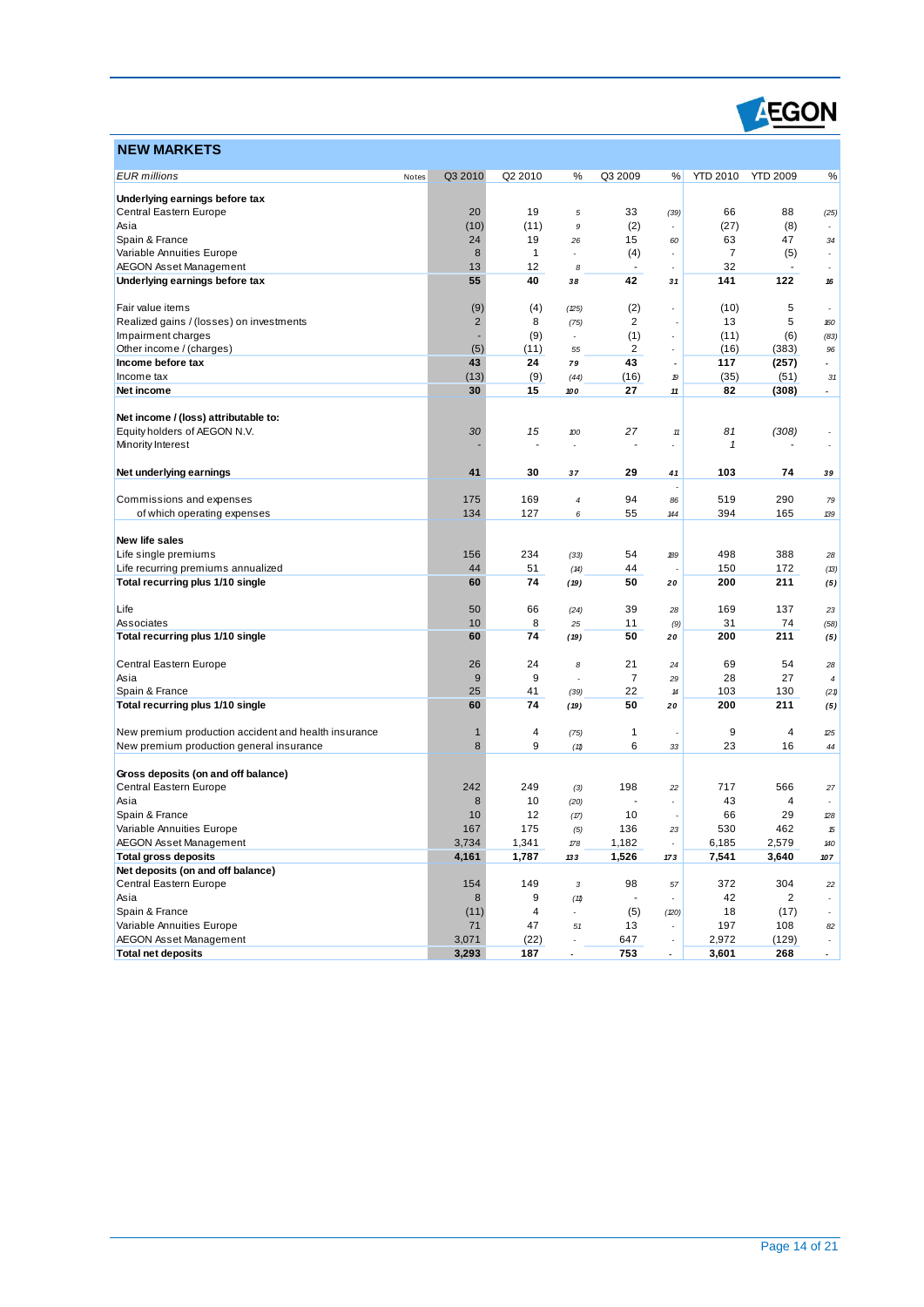

### NEW MARKETS

- o **Underlying earnings before tax up 31% to EUR 55 million**
- o **Net income up 11% to EUR 30 million, driven by higher underlying earnings before tax**
- o **New life sales up 20% to EUR 60 million**

#### **Underlying earnings before tax**

- Earnings from Central & Eastern Europe declined to EUR 20 million for the third quarter due to EUR 10 million of claims relating to storms and floods earlier this year.
- AEGON's operations in Asia recorded a loss of EUR 10 million as a result of continued investments in the company's joint ventures in China, India and Japan.
- Earnings from Spain and France increased to EUR 24 million mainly as a result of higher contributions from La Mondiale, AEGON's associate in France.
- Earnings from Variable Annuities Europe increased to EUR 8 million. These results included a correction of EUR 5 million as some elements previously included in underlying earnings are now incorporated in fair value items.
- Earnings from asset management amounted to EUR 13 million.

#### **Net income**

Net income from New Markets rose 11% to EUR 30 million for the third quarter, due mainly to higher underlying earnings before tax. There was however an increase in losses from fair value items, as a result of lower interest rates and an adjustment to previous quarters. These items have now been incorporated into underlying earnings before tax.

#### **Operating expenses**

Operating expenses for the third quarter amounted to EUR 134 million, an increase compared with the same quarter last year due to the inclusion of AEGON Asset Management in New Markets. Compared with the second quarter of this year, operating expenses were up 6% due to continued investments in growth of the business in Asia.

#### **Sales and deposits**

New life sales rose 20% to EUR 60 million in the third quarter as a result of good sales growth in Central & Eastern Europe, Asia and Spain.

- In Central & Eastern Europe, total new life sales increased 24% to EUR 26 million as a result of strong single premium sales in Poland and continued growth in Hungary.
- In Asia, new life sales were 29% higher at EUR 9 million as both China and India reported increased sales. Recently, AEGON-Religare opened its 100<sup>th</sup> branch office in India.
- New life sales in Spain and France were up 14% to EUR 25 million as somewhat lower production from CAM, one of AEGON's local savings bank partners, was more than offset by sales growth recorded at the company's other partners in Spain.

New premium production from AEGON's general insurance businesses increased to EUR 8 million in the third quarter, the result primarily of continued household and motor insurance sales in Hungary. From July 1, 2010, AEGON has started to offer household insurance to customers in Slovakia, leveraging on the expertise of the company's existing Hungarian non-life business.

Gross deposits from New Markets increased substantially to EUR 4.2 billion, the result of new mandates and an improvement in sales of retail funds at AEGON Asset Management.

#### **Value of new business**

Value of new business in New Markets was up 29% to EUR 27 million in the quarter due to higher contributions from Central & Eastern Europe, Variable Annuities Europe and Asia. The internal rate of return remained high at 34%.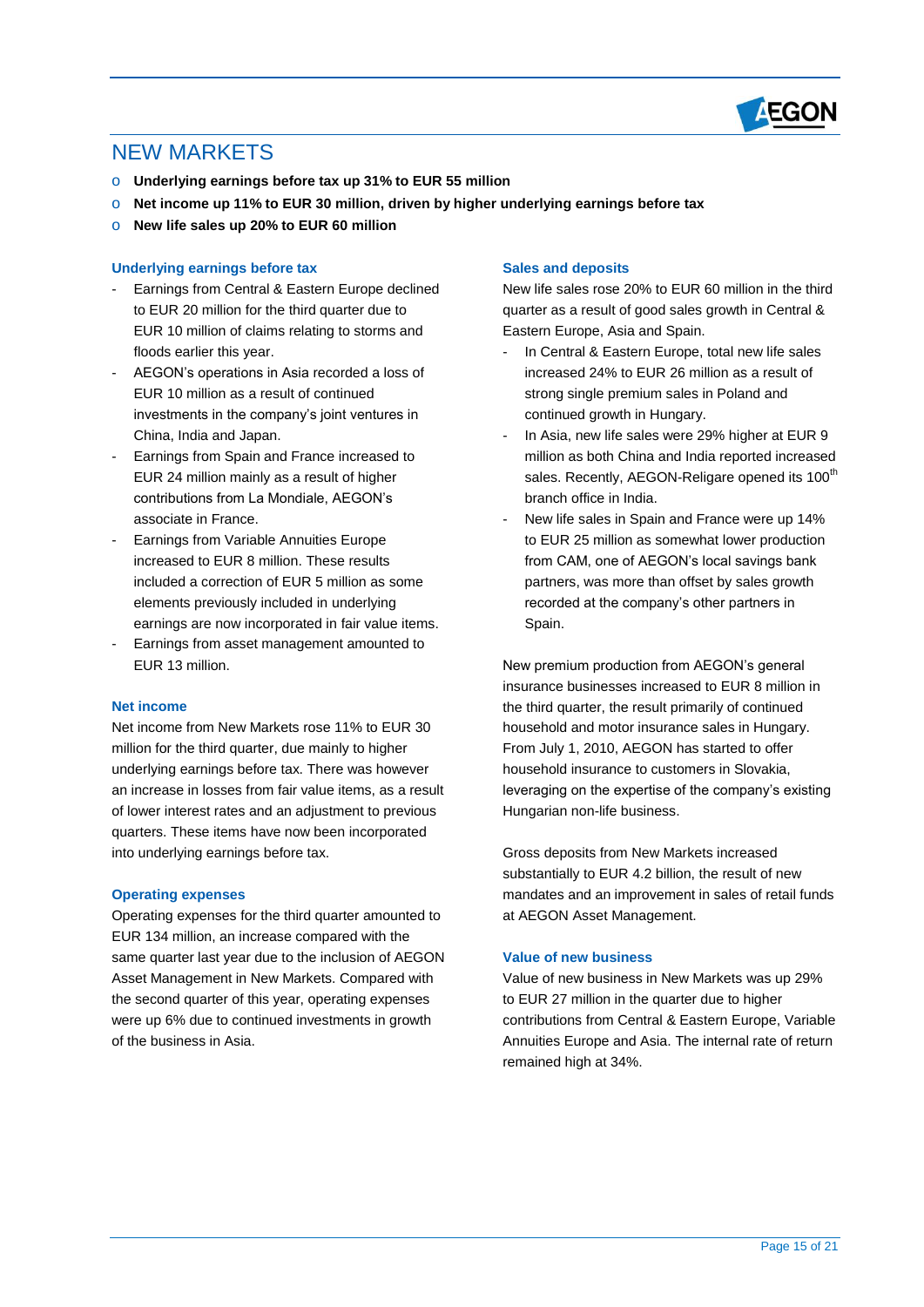

#### **Revenue-generating investments**

Revenue-generating investments rose 13% compared with the second quarter this year to EUR 33 billion driven by new asset management deposits and stronger financial markets.

#### **Market developments**

In Hungary, the Parliament passed laws that would suspend money transfers to the pension funds' clients' accounts and redirect them to the State budget, with the aim to reduce the budget deficit. The new regulation is planned to remain in force until December 31, 2011. The new law will also open the door for pension fund customers to step back to the

public non-funded pension pillar. AEGON is assessing the potential impact on the current pension and distribution model.

In Poland, the Government plans to amend pension fund legislation as well. The main changes would be a lower contribution fee, special requirements on minimum mandatory capital and solvency margin, and the creation of three pension funds with distinct risk profiles (conservative, balanced, aggressive). AEGON is not in a position to speculate about the potential impact on its business.

|                                             | Sept. 30, | June 30. |    |
|---------------------------------------------|-----------|----------|----|
|                                             | 2010      | 2010     | %  |
| Revenue-generating investments (total)      | 33,459    | 29.692   | 13 |
| Investments general account                 | 2.890     | 2.900    |    |
| Investments for account of policyholders    | 5.934     | 5.882    | 1  |
| Off balance sheet investments third parties | 24.635    | 20.910   | 18 |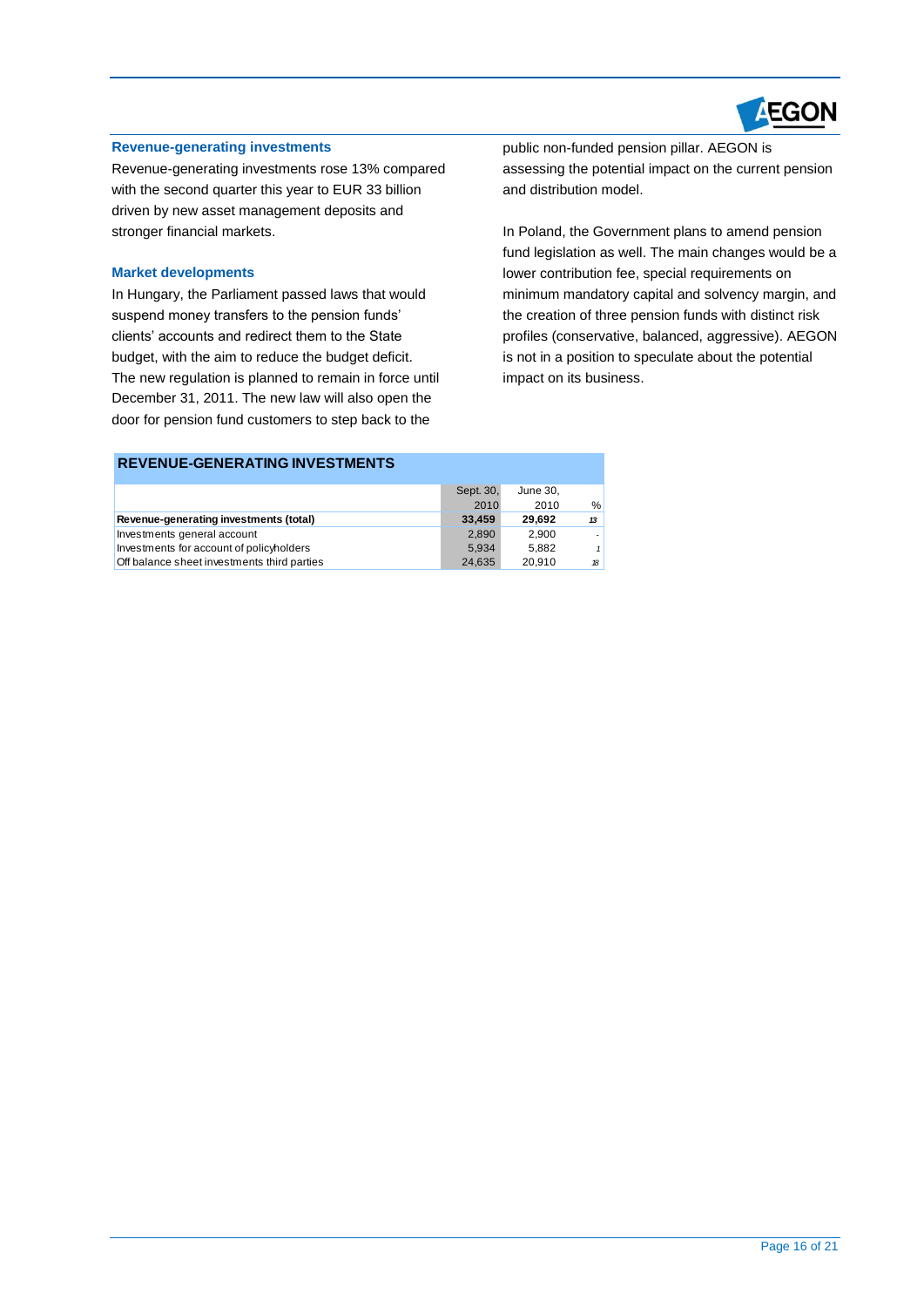

### **FINANCIAL OVERVIEW, 2010 YEAR-TO-DATE GEOGRAPHICALLY**

|                                                    |          |             |         |                | Holding,<br>other            |              |
|----------------------------------------------------|----------|-------------|---------|----------------|------------------------------|--------------|
|                                                    |          | <b>The</b>  | United  | <b>New</b>     | activities &                 |              |
| <b>EUR millions</b>                                | Americas | Netherlands | Kingdom | <b>Markets</b> | eliminations                 | <b>Total</b> |
| Underlying earnings before tax by line of business |          |             |         |                |                              |              |
| Life                                               | 526      | 132         | 65      | 61             | $\overline{a}$               | 784          |
| Individual savings and retirement products         | 389      |             |         | (6)            | $\overline{a}$               | 383          |
| Pensions                                           | 214      | 118         | 17      | 12             | $\overline{a}$               | 361          |
| Life reinsurance                                   | 60       |             |         |                |                              | 60           |
| Non-life                                           |          | 29          |         | 8              |                              | 37           |
| <b>Distribution</b>                                |          | 19          | (4)     |                |                              | 15           |
| Asset Management                                   |          |             |         | 32             |                              | 32           |
| Other                                              |          |             |         |                | (226)                        | (226)        |
| Associates                                         | 3        |             |         | 34             |                              | 37           |
| Underlying earnings before tax                     | 1,192    | 298         | 78      | 141            | (226)                        | 1,483        |
| Fair value items                                   | (32)     | 343         | (9)     | (10)           | (101)                        | 191          |
| Realized gains / (losses) on investments           | 133      | 154         | 6       | 13             | 97                           | 403          |
| Impairment charges                                 | (285)    | (11)        | (12)    | (11)           | $\qquad \qquad \blacksquare$ | (319)        |
| Other income / (charges)                           | (106)    | 33          | 61      | (16)           | (23)                         | (51)         |
| Run-off businesses                                 | (137)    |             |         |                |                              | (137)        |
| Income before tax                                  | 765      | 817         | 124     | 117            | (253)                        | 1,570        |
| Income tax                                         | 71       | (187)       | (21)    | (35)           | 44                           | (128)        |
| Net income                                         | 836      | 630         | 103     | 82             | (209)                        | 1,442        |
| Net underlying earnings                            | 902      | 222         | 123     | 103            | (184)                        | 1,166        |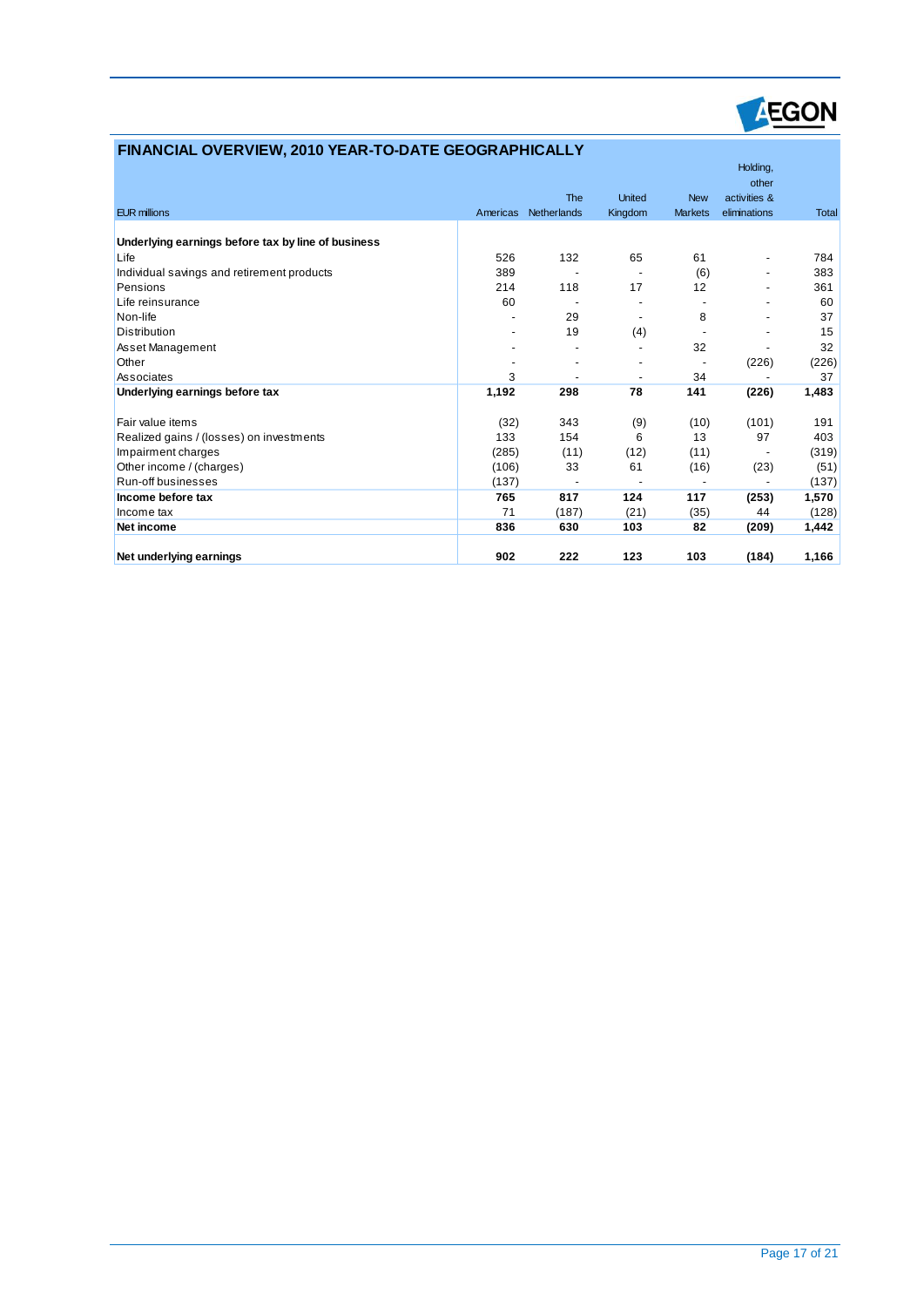

# APPENDIX II

### **VALUE OF NEW BUSINESS AND IRR**

| <b>VALUE OF NEW BUSINESS AND IRR</b> |                  |             |      |             |      |                 |                 |      |
|--------------------------------------|------------------|-------------|------|-------------|------|-----------------|-----------------|------|
|                                      | <b>VNB</b>       | <b>VNB</b>  |      | <b>VNB</b>  |      | <b>VNB</b>      | <b>VNB</b>      |      |
| EUR millions, after tax              | Q3 2010          | Q2 2010     | %    | Q3 2009     | $\%$ | <b>YTD 2010</b> | <b>YTD 2009</b> | %    |
|                                      |                  |             |      |             |      |                 |                 |      |
| Americas                             | 51               | 62          | (18) | 63          | (19) | 165             | 207             | (20) |
| The Netherlands                      | 23               | 30          | (23) | 51          | (55) | 102             | 118             | (14) |
| United Kingdom                       | 19               | 24          | (21) | 34          | (44) | 56              | 137             | (59) |
| <b>New Markets</b>                   | 27               | 32          | (16) | 21          | 29   | 91              | 88              | 3    |
| Total                                | 120              | 148         | (19) | 169         | (29) | 414             | 551             | (25) |
|                                      |                  |             |      |             |      |                 |                 |      |
|                                      | 100 <sub>2</sub> | <b>IDDA</b> |      | <b>IDDA</b> |      |                 |                 |      |

|                                | IRR %   | IRR%    | IRR%    |
|--------------------------------|---------|---------|---------|
| <b>EUR</b> millions, after tax | Q3 2010 | Q2 2010 | Q3 2009 |
|                                |         |         |         |
| Americas                       | 12.1    | 12.9    | 12.1    |
| The Netherlands                | 16.2    | 17.0    | 21.8    |
| <b>United Kingdom</b>          | 11.4    | 11.9    | 13.4    |
| <b>New Markets</b>             | 34.1    | 35.3    | 37.6    |
| Total                          | 17.8    | 18.4    | 18.5    |

### **MODELED NEW BUSINESS, APE AND DEPOSITS**

|                              |         |         | <b>Premium business</b> |         | <b>Premium business</b> |                 |                 |        |
|------------------------------|---------|---------|-------------------------|---------|-------------------------|-----------------|-----------------|--------|
|                              |         |         | <b>APE</b>              |         |                         |                 | <b>APE</b>      |        |
| Notes<br><b>EUR</b> millions | Q3 2010 | Q2 2010 | %                       | Q3 2009 | $\%$                    | <b>YTD 2010</b> | <b>YTD 2009</b> | %      |
| 10                           |         |         |                         |         |                         |                 |                 |        |
| Americas                     | 275     | 266     | 3                       | 251     | 10                      | 787             | 762             | 3      |
| The Netherlands              | 38      | 58      | (34)                    | 87      | (56)                    | 189             | 209             | (D)    |
| <b>United Kingdom</b>        | 254     | 303     | (16)                    | 247     | 3                       | 823             | 820             | $\sim$ |
| <b>New Markets</b>           | 80      | 97      | (18)                    | 60      | 33                      | 257             | 278             | (8)    |
| Total                        | 647     | 724     | (11)                    | 645     |                         | 2,055           | 2.068           | (1)    |

|                              |         |         | <b>Deposit business</b><br><b>Deposits</b> |         |     |                 | <b>Deposit business</b><br><b>Deposits</b> |        |
|------------------------------|---------|---------|--------------------------------------------|---------|-----|-----------------|--------------------------------------------|--------|
| Notes<br><b>EUR</b> millions | Q3 2010 | Q2 2010 | %                                          | Q3 2009 | %   | <b>YTD 2010</b> | <b>YTD 2009</b>                            | %      |
| 10                           |         |         |                                            |         |     |                 |                                            |        |
| Americas                     | 4,131   | 4,325   | (4)                                        | 4,367   | (5) | 12.381          | 14,731                                     | (16)   |
| United Kingdom               | 16      | 17      | (6)                                        | ٠       |     | 67              | ٠                                          | $\sim$ |
| <b>New Markets</b>           | 231     | 303     | (24)                                       | 95      | 143 | 841             | 417                                        | 102    |
| Total                        | 4,378   | 4,645   | (6)                                        | 4,462   | (2) | 13.290          | 15,148                                     | (12)   |

|                    |       |            | <b>Premium business</b> |                      | <b>Premium business</b> |                 |              |                      |                    |
|--------------------|-------|------------|-------------------------|----------------------|-------------------------|-----------------|--------------|----------------------|--------------------|
|                    |       | <b>VNB</b> | <b>PVNBP</b>            | VNB/<br><b>PVNBP</b> | VNB/<br><b>APE</b>      | <b>VNB</b>      | <b>PVNBP</b> | VNB/<br><b>PVNBP</b> | VNB/<br><b>APE</b> |
| EUR millions       | Notes | Q3 2010    |                         | %                    | %                       | <b>YTD 2010</b> |              | %                    | %                  |
|                    | 11    |            |                         |                      |                         |                 |              |                      |                    |
| Americas           |       | 32         | 1.221                   | 2.6                  | 11.6                    | 96              | 3,462        | 2.8                  | 12.2               |
| The Netherlands    |       | 23         | 286                     | 8.0                  | 59.5                    | 102             | 1,377        | 7.4                  | 54.2               |
| United Kingdom     |       | 19         | 1,529                   | 1.2                  | 7.5                     | 56              | 5,450        | 1.0                  | 6.8                |
| <b>New Markets</b> |       | 20         | 626                     | 3.1                  | 24.3                    | 68              | 2,016        | 3.4                  | 26.5               |
| Total              |       | 93         | 3,662                   | 2.5                  | 14.4                    | 323             | 12,305       | 2.6                  | 15.7               |

|                     |       |            | <b>Deposit business</b> |                      |                         | <b>Deposit business</b> |              |                      |                         |
|---------------------|-------|------------|-------------------------|----------------------|-------------------------|-------------------------|--------------|----------------------|-------------------------|
|                     |       | <b>VNB</b> | <b>PVNBP</b>            | VNB/<br><b>PVNBP</b> | VNB/<br><b>Deposits</b> | <b>VNB</b>              | <b>PVNBP</b> | VNB/<br><b>PVNBP</b> | VNB/<br><b>Deposits</b> |
|                     |       |            |                         |                      |                         |                         |              |                      |                         |
| <b>EUR</b> millions | Notes | Q3 2010    |                         | %                    | $\%$                    | <b>YTD 2010</b>         |              | %                    | %                       |
|                     | 11    |            |                         |                      |                         |                         |              |                      |                         |
| Americas            |       | 19         | 5,249                   | 0.4                  | 0.5                     | 69                      | 16,991       | 0.4                  | 0.6                     |
| United Kingdom      |       |            | 16                      | 0.7                  | 0.7                     |                         | 67           | (0.3)                | (0.3)                   |
| <b>New Markets</b>  |       | 8          | 417                     | 1.9                  | 3.4                     | 22                      | 1,365        | 1.6                  | 2.7                     |
| Total               |       | 27         | 5,682                   | 0.5                  | 0.6                     | 92                      | 18,423       | 0.5                  | 0.7                     |
|                     |       |            |                         |                      |                         |                         |              |                      |                         |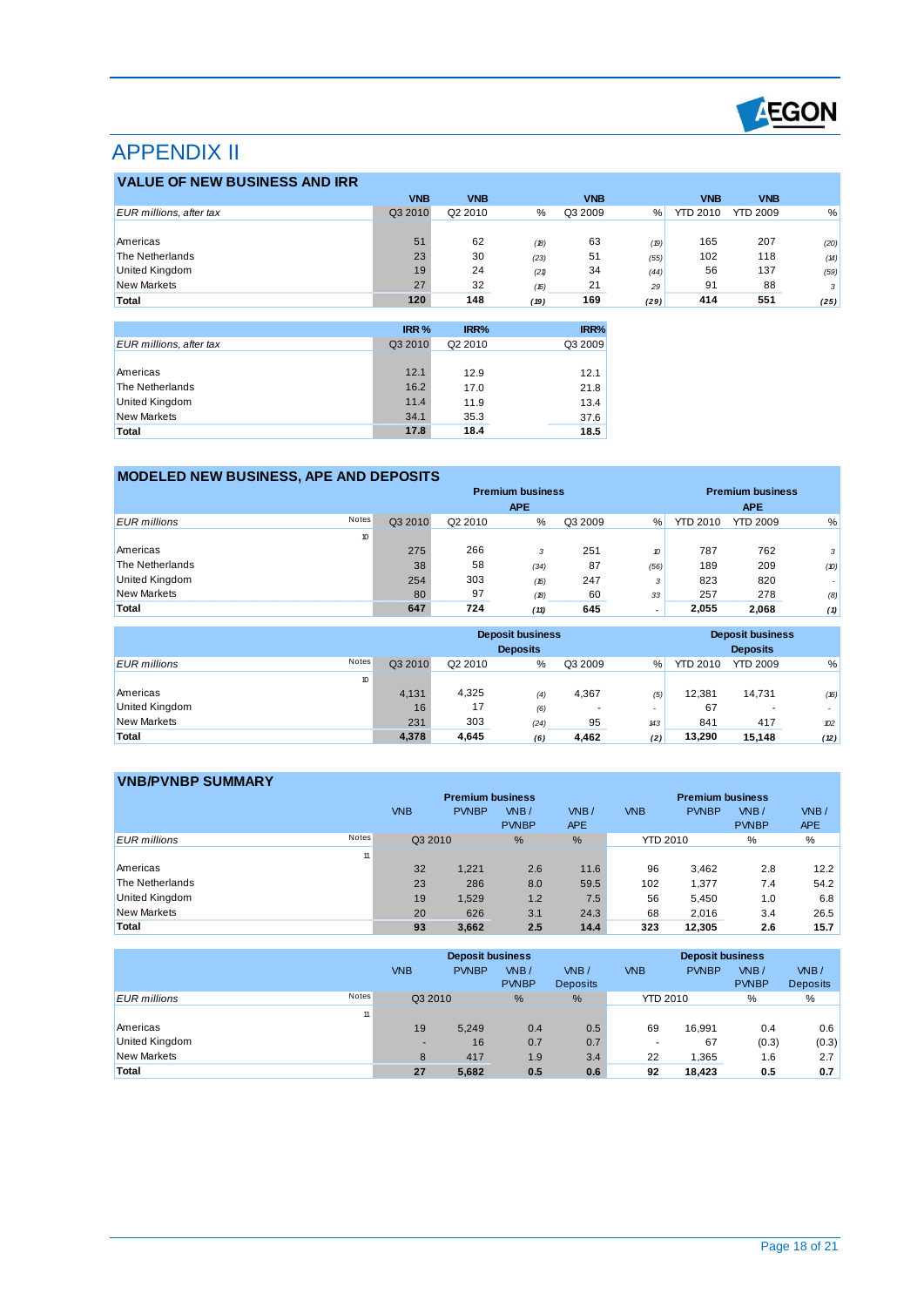

#### **Notes:**

- $1)$  For a definition of underlying earnings and the reconciliation from underlying earnings to income before tax we refer to Note 3 "Segment information" of our Condensed consolidated interim financial statements.
- <sup>2)</sup> Net income refers to net income attributable to equity holders of AEGON N.V. and minority interest.
- New life sales is defined as new recurring premiums + 1/10 of single premiums.
- $4$  Deposits on and off balance sheet. Run-off businesses includes results of business units where management has decided to exit the market and to run-off the existing block of business.
- 5) The present value of future distributable earnings on the block of business sold in the reporting period. Value of new business is calculated using beginning of year economic assumptions and assumptions outside of management control, and beginning of quarter operating assumptions.
- 6) Return on equity is calculated by dividing the net underlying earnings after cost of leverage by the average shareholders' equity excluding the preferred shares and the revaluation reserve.
- $7$  Capital securities that are denominated in foreign currencies are, for purposes of calculating the capital base ratio, revalued to the period-end exchange rate. All ratios exclude AEGON's revaluation reserve.
- 8) Included in other income/(charges) are charges made to policyholders with respect to income tax in the United Kingdom.
- 9) Includes production on investment contracts without a discretionary participation feature of which the proceeds are not recognized as revenues but are directly added to our investment contract liabilities.
- <sup>10)</sup> APE = recurring premium + 1/10 single premium.
- 11) PVNBP: Present Value New Business Premium.
- a) The calculation of the IGD (Insurance Group Directive) capital surplus and ratio are based on Solvency I capital requirements on IFRS for entities within the EU (Pillar 1 for AEGON UK), and local regulatory solvency measurements for non-EU entities. Specifically, required capital for the life insurance companies in the US is calculated as two times the upper end of the Company Action Level range (200%) as applied by the National Association of Insurance Commissioners in the US. The calculation of the IGD ratio excludes the available and required capital of the UK With-Profit funds. In the UK solvency surplus calculation the local regulator only allows the available capital number of the With-Profit funds included in overall local available capital to be equal to the amount of With-Profit funds' required capital.
- b) The results in this release are unaudited.

#### **Currencies**

Income statement items: average rate 1 EUR = USD 1.3154 (2009: USD 1.3720). Income statement items: average rate 1 EUR = GBP 0.8572 (2009: GBP 0.8855). Balance sheet items: closing rate 1 EUR = USD 1.3648 (2009: USD 1.4643; year-end 2009: USD 1.4406). Balance sheet items: closing rate 1 EUR = GBP 0.8599 (2009: GBP 0.9093; year-end 2009: GBP 0.8881).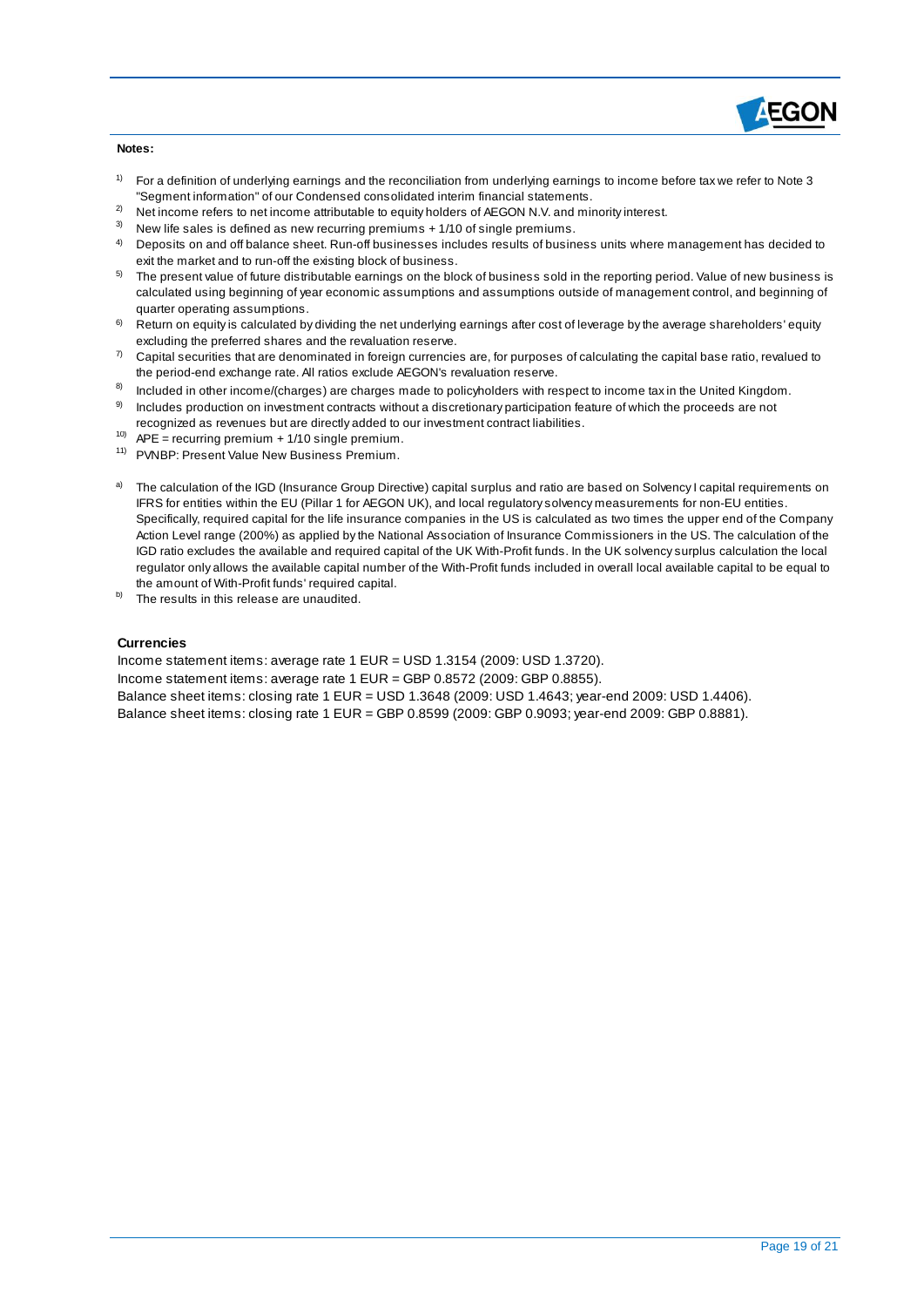

## ADDITIONAL INFORMATION

#### **The Hague, November 11, 2010**

#### **Media conference call**

08:00 CET Audio webcast o[n www.aegon.com](http://www.aegon.com/)

#### **Analyst & investor conference call**

09:00 CET Audio webcast o[n www.aegon.com](http://www.aegon.com/) Call-in numbers: NL + 31 45 6316901 UK + 44-207-153-2027 USA +1-480-629-9726

#### **Replay**

A replay of the conference call will be available 2 hours after the conference call on [www.aegon.com](http://www.aegon.com/) and on the following phone numbers: UK +44 207 154 2833: Access Code: 4372526# US +1 303 590 3030: Access Code: 4372526#

#### **Supplements**

AEGON's Q3 2010 Financial Supplement and Condensed Consolidated Interim Financial Statements are available on [www.aegon.com.](http://www.aegon.com/)

#### **About AEGON**

As an international life insurance, pension and investment company based in The Hague, AEGON has businesses in over twenty markets in the Americas, Europe and Asia. AEGON companies employ approximately 28,000 people and have some 40 million customers across the globe.

| <b>Key figures - EUR</b>                          | <b>Third quarter 2010</b> | Full year 2009 |
|---------------------------------------------------|---------------------------|----------------|
| Underlying earnings before tax                    | 473 million               | 1.2 billion    |
| New life sales                                    | 527 million               | 2.1 billion    |
| Gross deposits (excl. run-off)                    | 9.4 billion               | 28 billion     |
| Revenue generating investments<br>(end of period) | 405 billion               | 363 billion    |

#### **Contact information**

**Media relations: Greg Tucker**

+31(0)70 344 8956 [gcc-ir@aegon.com](mailto:gcc-ir@aegon.com)

#### **Investor relations: Gerbrand Nijman**

+31 (0)70 344 8305 877 548 9668 – toll free USA only [ir@aegon.com](mailto:ir@aegon.com)

[www.aegon.com](http://www.aegon.com/)